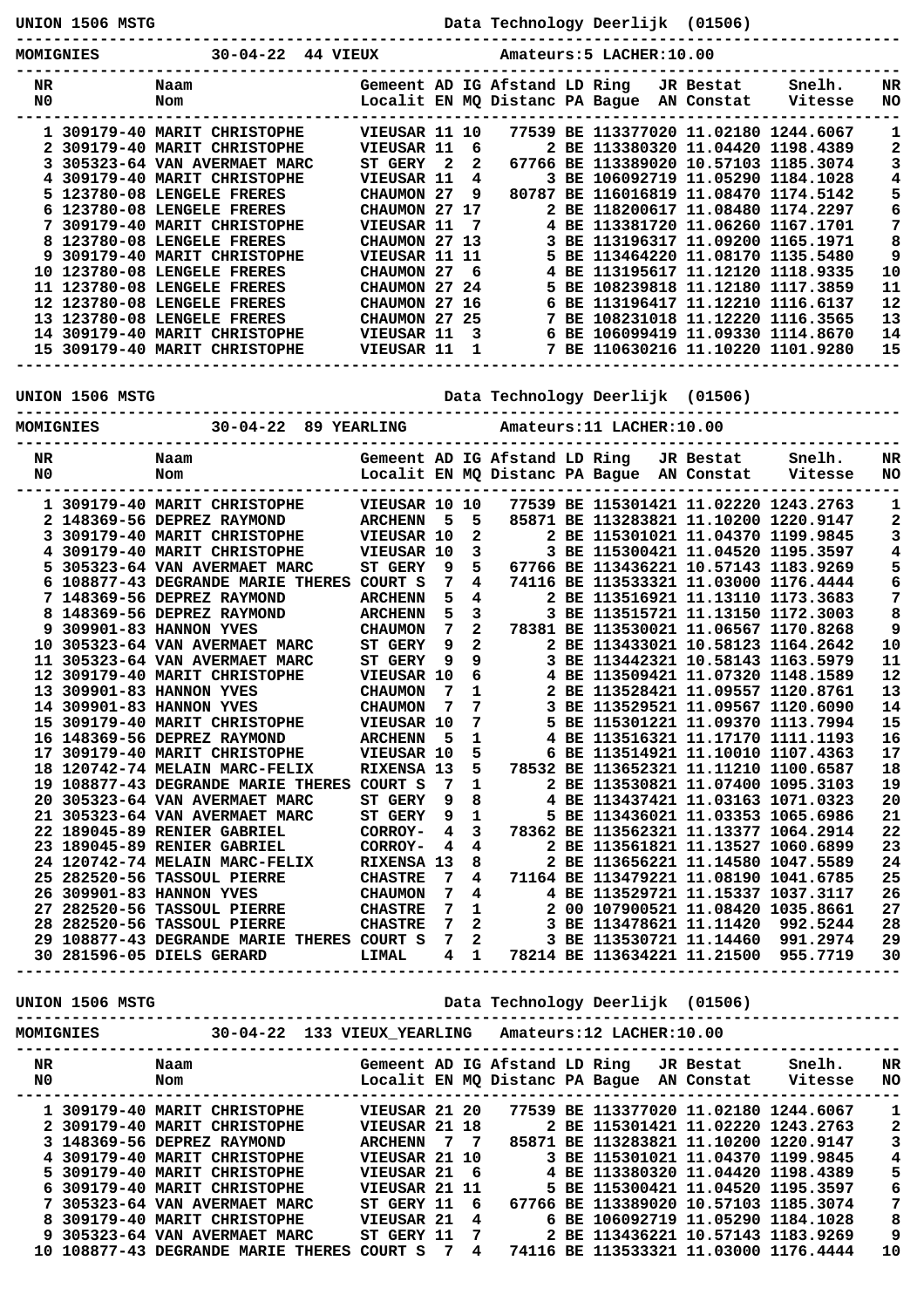|                 |                 | 11 123780-08 LENGELE FRERES                                            | CHAUMON 27                    |     | 9            |  | 80787 BE 116016819 11.08470 1174.5142                                   |           |         | 11           |
|-----------------|-----------------|------------------------------------------------------------------------|-------------------------------|-----|--------------|--|-------------------------------------------------------------------------|-----------|---------|--------------|
|                 |                 | 12 123780-08 LENGELE FRERES                                            | CHAUMON 27 17                 |     |              |  | 2 BE 118200617 11.08480 1174.2297                                       |           |         | 12           |
|                 |                 | 13 148369-56 DEPREZ RAYMOND                                            | <b>ARCHENN</b>                | 7   | 6            |  | 2 BE 113516921 11.13110 1173.3683                                       |           |         | 13           |
|                 |                 | 14 148369-56 DEPREZ RAYMOND                                            | <b>ARCHENN</b>                | 7   | 5            |  | 3 BE 113515721 11.13150 1172.3003                                       |           |         | 14           |
|                 |                 | 15 309901-83 HANNON YVES                                               | <b>CHAUMON</b>                | 7   | $\mathbf{2}$ |  | 78381 BE 113530021 11.06567 1170.8268                                   |           |         | 15           |
|                 |                 | 16 309179-40 MARIT CHRISTOPHE                                          | VIEUSAR 21                    |     | 7            |  | 7 BE 113381720 11.06260 1167.1701                                       |           |         | 16           |
|                 |                 | 17 123780-08 LENGELE FRERES                                            | CHAUMON 27 13                 |     |              |  | 3 BE 113196317 11.09200 1165.1971                                       |           |         | 17           |
|                 |                 | 18 305323-64 VAN AVERMAET MARC                                         | ST GERY 11                    |     | 3            |  | 3 BE 113433021 10.58123 1164.2642                                       |           |         | 18           |
|                 |                 | 19 305323-64 VAN AVERMAET MARC                                         | <b>ST GERY 11 11</b>          |     |              |  | 4 BE 113442321 10.58143 1163.5979                                       |           |         | 19           |
|                 |                 | 20 309179-40 MARIT CHRISTOPHE                                          | VIEUSAR 21 14                 |     |              |  | 8 BE 113509421 11.07320 1148.1589                                       |           |         | 20           |
|                 |                 | 21 309179-40 MARIT CHRISTOPHE                                          | VIEUSAR 21 21                 |     |              |  | 9 BE 113464220 11.08170 1135.5480                                       |           |         | 21           |
|                 |                 | 22 309901-83 HANNON YVES                                               | <b>CHAUMON</b>                | 7   | 1            |  | 2 BE 113528421 11.09557 1120.8761                                       |           |         | 22           |
|                 |                 | 23 309901-83 HANNON YVES                                               | <b>CHAUMON</b>                | 7   | 7            |  | 3 BE 113529521 11.09567 1120.6090                                       |           |         | 23           |
|                 |                 | 24 123780-08 LENGELE FRERES                                            | CHAUMON 27                    |     | 6            |  | 4 BE 113195617 11.12120 1118.9335                                       |           |         | 24           |
|                 |                 | 25 123780-08 LENGELE FRERES                                            | CHAUMON 27 24                 |     |              |  | 5 BE 108239818 11.12180 1117.3859                                       |           |         | 25<br>26     |
|                 |                 | 26 123780-08 LENGELE FRERES                                            | CHAUMON 27 16                 |     |              |  | 6 BE 113196417 11.12210 1116.6137                                       |           |         |              |
|                 |                 | 27 123780-08 LENGELE FRERES<br>28 309179-40 MARIT CHRISTOPHE           | CHAUMON 27 25<br>VIEUSAR 21   |     | 3            |  | 7 BE 108231018 11.12220 1116.3565<br>10 BE 106099419 11.09330 1114.8670 |           |         | 27<br>28     |
|                 |                 | 29 309179-40 MARIT CHRISTOPHE                                          | VIEUSAR 21 15                 |     |              |  | 11 BE 115301221 11.09370 1113.7994                                      |           |         | 29           |
|                 |                 | 30 148369-56 DEPREZ RAYMOND                                            | <b>ARCHENN</b>                | 7   | 3            |  | 4 BE 113516321 11.17170 1111.1193                                       |           |         | 30           |
|                 |                 | 31 309179-40 MARIT CHRISTOPHE                                          | VIEUSAR 21 13                 |     |              |  | 12 BE 113514921 11.10010 1107.4363                                      |           |         | 31           |
|                 |                 | 32 309179-40 MARIT CHRISTOPHE                                          | VIEUSAR 21                    |     | 1            |  | 13 BE 110630216 11.10220 1101.9280                                      |           |         | 32           |
|                 |                 | 33 120742-74 MELAIN MARC-FELIX                                         | RIXENSA 13                    |     | 5            |  | 78532 BE 113652321 11.11210 1100.6587                                   |           |         | 33           |
|                 |                 | 34 108877-43 DEGRANDE MARIE THERES COURT S                             |                               | 7   | 1            |  | 2 BE 113530821 11.07400 1095.3103                                       |           |         | 34           |
|                 |                 | 35 123780-08 LENGELE FRERES                                            | CHAUMON 27 18                 |     |              |  | 8 BE 108233518 11.14090 1089.5078                                       |           |         | 35           |
|                 |                 | 36 123780-08 LENGELE FRERES                                            | CHAUMON 27 11                 |     |              |  | 9 BE 113196217 11.14240 1085.8468                                       |           |         | 36           |
|                 |                 | 37 305323-64 VAN AVERMAET MARC                                         | <b>ST GERY 11 10</b>          |     |              |  | 5 BE 113437421 11.03163 1071.0323                                       |           |         | 37           |
|                 |                 |                                                                        |                               |     |              |  |                                                                         |           |         | 38           |
|                 |                 | 38 189045-89 RENIER GABRIEL                                            | CORROY-                       | - 6 | 1            |  | 78362 BE 113420020 11.13267 1066.9481                                   |           |         |              |
|                 |                 | 39 305323-64 VAN AVERMAET MARC                                         | ST GERY 11                    |     | 2            |  | 6 BE 113436021 11.03353 1065.6986                                       |           |         | 39           |
|                 |                 | 40 189045-89 RENIER GABRIEL                                            | CORROY-                       | 6   | 5            |  | 2 BE 113562321 11.13377 1064.2914                                       |           |         | 40           |
|                 |                 | 41 189045-89 RENIER GABRIEL                                            | CORROY-                       | 6   | 6            |  | 3 BE 113561821 11.13527 1060.6899                                       |           |         | 41           |
|                 |                 | 42 123780-08 LENGELE FRERES                                            | CHAUMON 27 19                 |     |              |  | 10 BE 108230418 11.16380 1054.2018                                      |           |         | 42           |
|                 |                 | 43 309179-40 MARIT CHRISTOPHE                                          | VIEUSAR 21                    |     | 5            |  | 14 BE 109183418 11.13340 1053.9964                                      |           |         | 43           |
|                 |                 | 44 120742-74 MELAIN MARC-FELIX                                         | RIXENSA 13                    |     | 8            |  | 2 BE 113656221 11.14580 1047.5589                                       |           |         | 44           |
|                 |                 | 45 123780-08 LENGELE FRERES                                            | <b>CHAUMON 27 22</b>          |     |              |  | 11 BE 108996118 11.17280 1042.8614                                      |           |         | 45           |
|                 | UNION 1506 MSTG |                                                                        |                               |     |              |  | Data Technology Deerlijk (01506)                                        |           |         |              |
| <b>NANTEUIL</b> |                 | 30-04-22 428 VIEUX                                                     |                               |     |              |  | Amateurs: 25 LACHER: 08.30                                              |           |         |              |
| NR              |                 | Naam                                                                   | Gemeent AD IG Afstand LD Ring |     |              |  |                                                                         | JR Bestat | Snelh.  | NR           |
| N0              |                 | Nom                                                                    |                               |     |              |  | Localit EN MQ Distanc PA Bague AN Constat                               |           | Vitesse | NO           |
|                 |                 |                                                                        |                               |     |              |  |                                                                         |           |         |              |
|                 |                 | 1 182716-65 VAN LUYTEN MICHEL                                          |                               |     |              |  | VILLERS 21 1 203932 BE 110886815 11.17047 1220.5772                     |           |         | $\mathbf{1}$ |
|                 |                 | 2 182716-65 VAN LUYTEN MICHEL                                          | VILLERS 21 21                 |     |              |  | 2 BE 113400820 11.18327 1209.9558                                       |           |         | 2            |
|                 |                 | 3 281166-60 VERACHTERT-HANNE                                           | BOUSVAL 40 4                  |     |              |  | 207962 BE 111717919 11.23000 1202.0925                                  |           |         | 3            |
|                 |                 | 4 281166-60 VERACHTERT-HANNE                                           | <b>BOUSVAL 40 38</b>          |     |              |  | 2 BE 111715019 11.23520 1196.1005                                       |           |         | 4            |
|                 |                 | 5 180351-28 RUCQUOY JEAN                                               | <b>MARBAIS 17</b>             |     | 8            |  | 201708 BE 113313720 11.19043 1193.0325                                  |           |         | 5            |
|                 |                 | 6 182716-65 VAN LUYTEN MICHEL                                          | VILLERS 21                    |     | 9            |  | 3 BE 113401920 11.21047 1192.0387                                       |           |         | 6            |
|                 |                 | 7 182716-65 VAN LUYTEN MICHEL                                          | VILLERS 21                    |     | 3            |  | 4 BE 106017419 11.22077 1184.7672                                       |           |         | 7            |
|                 |                 | 8 180351-28 RUCQUOY JEAN                                               | <b>MARBAIS 17</b>             |     | 9            |  | 2 BE 113315720 11.20233 1183.8134                                       |           |         | 8            |
|                 |                 | 9 182716-65 VAN LUYTEN MICHEL                                          | VILLERS 21 14                 |     |              |  | 5 BE 106013919 11.22207 1183.2777                                       |           |         | 9            |
|                 |                 | 10 281166-60 VERACHTERT-HANNE                                          | <b>BOUSVAL 40</b>             |     | 6            |  | 3 BE 113633020 11.25550 1182.1620                                       |           |         | 10           |
|                 |                 | 10 281166-60 VERACHTERT-HANNE                                          | BOUSVAL 40 17                 |     |              |  | 4 BE 113637220 11.25550 1182.1620                                       |           |         | 10           |
|                 |                 | 12 182716-65 VAN LUYTEN MICHEL                                         | VILLERS 21                    |     | 8            |  | 6 BE 109642018 11.22387 1181.2216                                       |           |         | 12           |
|                 |                 | 13 281166-60 VERACHTERT-HANNE                                          | <b>BOUSVAL 40</b>             |     | 3            |  | 5 BE 101176618 11.26070 1180.8195                                       |           |         | 13           |
|                 |                 | 14 281166-60 VERACHTERT-HANNE                                          | <b>BOUSVAL 40</b>             |     | 5            |  | 6 BE 107566217 11.26330 1177.9213                                       |           |         | 14           |
|                 |                 | 15 281166-60 VERACHTERT-HANNE                                          | BOUSVAL 40 20                 |     |              |  | 7 BE 107567617 11.26490 1176.1448                                       |           |         | 15           |
|                 |                 | 16 114584-27 MAUROY D-TONDEUR T                                        | MONT-SA 13                    |     | 2            |  | 212744 BE 508121920 11.30560 1175.8143                                  |           |         | 16           |
|                 |                 | 17 182716-65 VAN LUYTEN MICHEL                                         | VILLERS 21                    |     | 4            |  | 7 BE 108403814 11.23447 1173.7431                                       |           |         | 17           |
|                 |                 | 17 182716-65 VAN LUYTEN MICHEL                                         | VILLERS 21 11                 |     |              |  | 8 BE 113834017 11.23447 1173.7431                                       |           |         | 17           |
|                 |                 | 19 281166-60 VERACHTERT-HANNE                                          | BOUSVAL 40 22                 |     |              |  | 8 BE 107566517 11.27380 1170.7375                                       |           |         | 19           |
|                 |                 | 20 308071-96 SCHELLEKENS ERIC                                          | MONT SA 11 2                  |     |              |  | 215015 BE 106149219 11.34030 1168.2423                                  |           |         | 20           |
|                 |                 | 21 281166-60 VERACHTERT-HANNE                                          | <b>BOUSVAL 40 21</b>          |     |              |  | 9 BE 101173218 11.28020 1168.1071                                       |           |         | 21           |
|                 |                 | 22 180351-28 RUCQUOY JEAN                                              | <b>MARBAIS 17</b>             |     | 6            |  | 3 BE 113312620 11.22463 1167.4831                                       |           |         | 22           |
|                 |                 | 23 182716-65 VAN LUYTEN MICHEL                                         | VILLERS 21 17                 |     |              |  | 9 BE 113402820 11.24507 1166.3588                                       |           |         | 23           |
|                 |                 | 24 180351-28 RUCQUOY JEAN                                              | <b>MARBAIS 17</b>             |     | 3            |  | 4 BE 110956115 11.23093 1164.8985                                       |           |         | 24           |
|                 |                 | 25 281166-60 VERACHTERT-HANNE                                          | <b>BOUSVAL 40 36</b>          |     |              |  | 10 BE 107568517 11.28320 1164.8357                                      |           |         | 25           |
|                 |                 | 26 281166-60 VERACHTERT-HANNE                                          | BOUSVAL 40 32                 |     |              |  | 11 BE 107568617 11.28370 1164.2922                                      |           |         | 26           |
|                 |                 | 27 182716-65 VAN LUYTEN MICHEL                                         | VILLERS 21                    |     | 2            |  | 10 BE 113400220 11.25137 1163.8072                                      |           |         | 27           |
|                 |                 | 28 283034-85 DEBRIGODE MICHEL                                          | VIEUX G                       | 9۔  | $\mathbf{2}$ |  | 202940 BE 106667919 11.24250 1163.5356                                  |           |         | 28           |
|                 |                 | 29 281166-60 VERACHTERT-HANNE                                          | BOUSVAL 40 30                 |     |              |  | 12 BE 113632620 11.28570 1162.1235                                      |           |         | 29           |
|                 |                 | 30 281166-60 VERACHTERT-HANNE                                          | <b>BOUSVAL 40 12</b>          |     |              |  | 13 BE 113634620 11.28580 1162.0153                                      |           |         | 30           |
|                 |                 | 31 281166-60 VERACHTERT-HANNE                                          | <b>BOUSVAL 40</b>             |     | - 9          |  | 14 BE 101171718 11.29080 1160.9341                                      |           |         | 31           |
|                 |                 | 32 182716-65 VAN LUYTEN MICHEL                                         | VILLERS 21 18                 |     |              |  | 11 BE 113405720 11.25577 1158.9570                                      |           |         | 32           |
|                 |                 | 33 215026-74 DELVEAUX LOUIS                                            | CEROUX 15                     |     | 1            |  | 212417 BE 109541216 11.33213 1158.5013                                  |           |         | 33           |
|                 |                 | 34 114584-27 MAUROY D-TONDEUR T                                        | MONT-SA 13                    |     | 5            |  | 2 BE 109204318 11.34080 1155.3802                                       |           |         | 34           |
|                 |                 | 35 308071-96 SCHELLEKENS ERIC<br><b>36 182716-65 VAN LUYTEN MICHEL</b> | MONT SA 11<br>VILLERS 21 19   |     | 5            |  | 2 BE 113340720 11.36100 1154.9597<br>12 BE 113404320 11.26487 1153.3854 |           |         | 35<br>36     |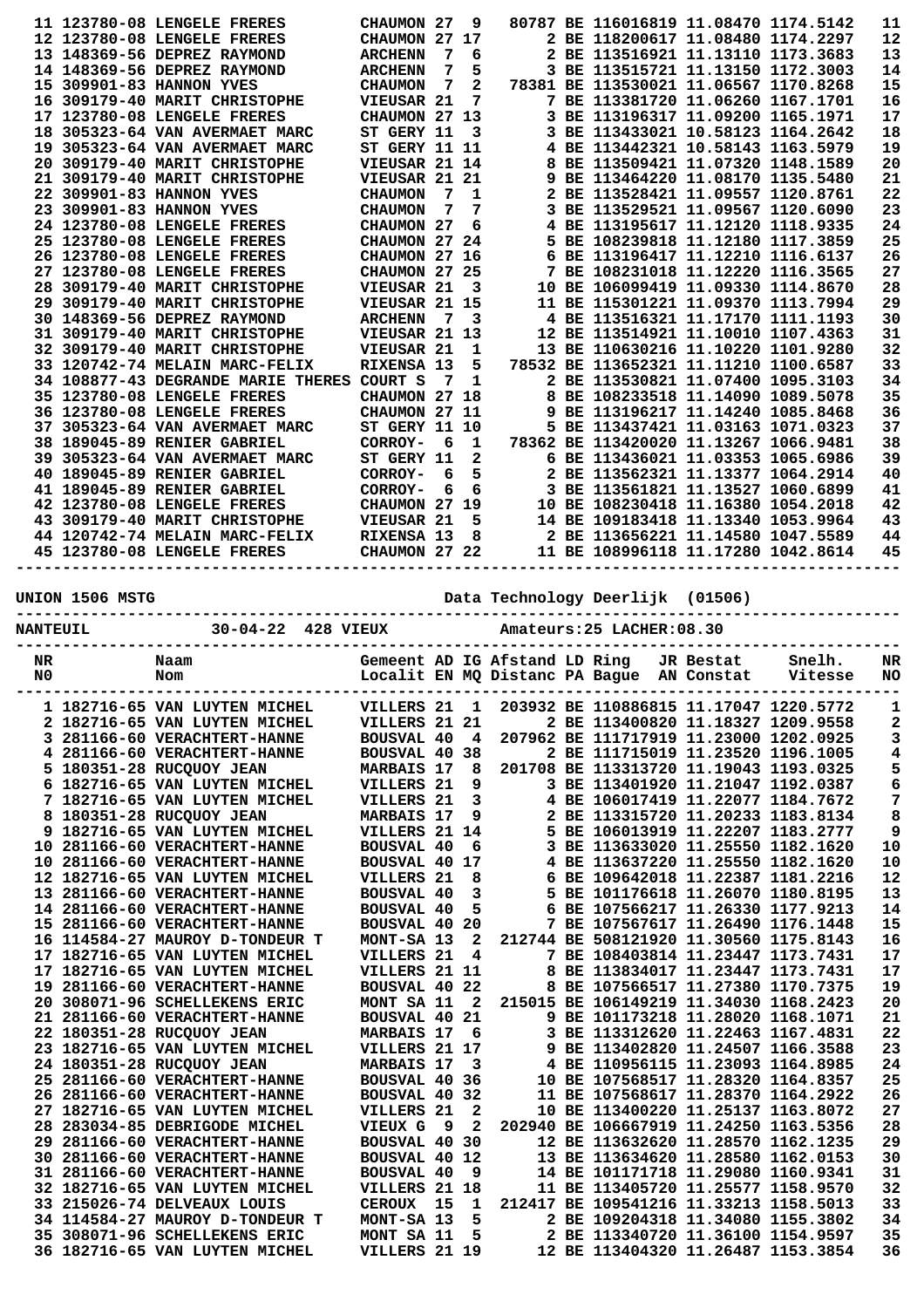|  | 37 148369-56 DEPREZ RAYMOND                                                                         | <b>ARCHENN</b>                  | 7     | 1                        | 224387 BE 106132419 11.44400 1152.6729                                  |                                   | 37         |
|--|-----------------------------------------------------------------------------------------------------|---------------------------------|-------|--------------------------|-------------------------------------------------------------------------|-----------------------------------|------------|
|  | 38 148369-56 DEPREZ RAYMOND                                                                         | <b>ARCHENN</b>                  | 7     | 5                        | 2 BE 106134219 11.44420 1152.4756                                       |                                   | 38         |
|  | 39 281166-60 VERACHTERT-HANNE                                                                       | BOUSVAL 40 14                   |       |                          | 15 BE 111714819 11.30320 1151.9313                                      |                                   | 39         |
|  | 40 215026-74 DELVEAUX LOUIS                                                                         | <b>CEROUX</b>                   |       | 15 13                    | 2 BE 110905815 11.34323 1151.0725                                       |                                   | 40         |
|  | 41 148369-56 DEPREZ RAYMOND                                                                         | <b>ARCHENN</b>                  |       | 7 6                      | 3 BE 109224218 11.45130 1149.4254                                       |                                   | 41         |
|  | 42 114584-27 MAUROY D-TONDEUR T                                                                     | MONT-SA 13 12                   |       |                          | 3 BE 113307220 11.35070 1149.2428                                       |                                   | 42         |
|  | 43 281596-05 DIELS GERARD                                                                           | LIMAL                           | 17    | - 6                      | 215865 BE 105434619 11.38000 1148.2181                                  |                                   | 43         |
|  | 44 281166-60 VERACHTERT-HANNE                                                                       | <b>BOUSVAL 40 18</b>            |       |                          | 16 BE 107564517 11.31140 1147.4821                                      |                                   | 44         |
|  | 45 281166-60 VERACHTERT-HANNE                                                                       | BOUSVAL 40 19                   |       |                          | 17 BE 107560717 11.31180 1147.0601                                      |                                   | 45         |
|  | 46 108877-43 DEGRANDE MARIE THERES COURT S                                                          |                                 | 7     | 1                        | 212378 BE 113319720 11.35290 1144.9978                                  |                                   | 46         |
|  | 47 282520-56 TASSOUL PIERRE                                                                         | <b>CHASTRE</b>                  | 8     | 1                        | 210952 BE 109277418 11.34280 1143.5779                                  |                                   | 47         |
|  | 48 281166-60 VERACHTERT-HANNE                                                                       | BOUSVAL 40 13                   |       |                          | 18 BE 107566017 11.31530 1143.3813                                      |                                   | 48         |
|  | 49 215026-74 DELVEAUX LOUIS                                                                         | <b>CEROUX</b>                   | 15    | 9                        | 3 BE 113455220 11.35533 1142.7129                                       |                                   | 49         |
|  | 50 180351-28 RUCQUOY JEAN                                                                           | MARBAIS 17                      |       | 2                        | 5 BE 109587618 11.26343 1142.3577                                       |                                   | 50         |
|  | 51 114584-27 MAUROY D-TONDEUR T                                                                     | MONT-SA 13 11                   |       |                          | 4 BE 113308920 11.36200 1141.7388                                       |                                   | 51         |
|  | 52 281166-60 VERACHTERT-HANNE                                                                       | <b>BOUSVAL 40</b>               |       | 7                        | 19 BE 101177718 11.32150 1141.0809                                      |                                   | 52         |
|  | 53 308071-96 SCHELLEKENS ERIC                                                                       | MONT SA 11                      |       | 4                        | 3 BE 113341620 11.38260 1141.0667                                       |                                   | 53         |
|  | 54 281166-60 VERACHTERT-HANNE                                                                       | <b>BOUSVAL 40 16</b>            |       |                          | 20 BE 107568417 11.32160 1140.9766                                      |                                   | 54         |
|  | 55 281166-60 VERACHTERT-HANNE                                                                       | <b>BOUSVAL 40</b>               |       | 8                        | 21 BE 111710319 11.32180 1140.7680                                      |                                   | 55         |
|  | 56 281166-60 VERACHTERT-HANNE                                                                       | <b>BOUSVAL 40</b>               |       | $\mathbf{2}$             | 22 BE 101179818 11.32210 1140.4552                                      |                                   | 56         |
|  | 56 281166-60 VERACHTERT-HANNE                                                                       | BOUSVAL 40 34                   |       |                          | 23 BE 111715119 11.32210 1140.4552                                      |                                   | 56         |
|  | 58 281166-60 VERACHTERT-HANNE                                                                       | BOUSVAL 40 29                   |       |                          | 24 BE 113632720 11.32340 1139.1017                                      |                                   | 58         |
|  | 59 114584-27 MAUROY D-TONDEUR T                                                                     | MONT-SA 13                      |       | 1                        | 5 BE 113307120 11.36470 1138.9881                                       |                                   | 59         |
|  | 60 114584-27 MAUROY D-TONDEUR T                                                                     | MONT-SA 13                      |       | 3                        | 6 BE 113305320 11.36520 1138.4802                                       |                                   | 60         |
|  | 61 182716-65 VAN LUYTEN MICHEL                                                                      | VILLERS 21 13                   |       |                          | 13 BE 109520816 11.29157 1137.6219                                      |                                   | 61         |
|  | 62 283034-85 DEBRIGODE MICHEL                                                                       | VIEUX G                         | و -   | 6                        | 2 BE 112415120 11.28280 1137.1311                                       |                                   | 62         |
|  | 63 180351-28 RUCQUOY JEAN                                                                           | MARBAIS 17 17                   |       |                          | 6 BE 113313920 11.27503 1134.2212                                       |                                   | 63         |
|  | 64 182716-65 VAN LUYTEN MICHEL                                                                      | VILLERS 21 15                   |       |                          | 14 BE 109525216 11.30007 1132.8821                                      |                                   | 64         |
|  | 65 305323-64 VAN AVERMAET MARC                                                                      | ST GERY 13 11                   |       |                          | 207568 BE 115720418 11.33270 1131.4691                                  |                                   | 65         |
|  | 66 180351-28 RUCQUOY JEAN                                                                           | <b>MARBAIS 17</b>               |       | 1                        | 7 BE 108300514 11.28163 1131.4642                                       |                                   | 66         |
|  | 67 182716-65 VAN LUYTEN MICHEL                                                                      | VILLERS 21                      |       | 5                        | 15 BE 109647818 11.30267 1130.1615                                      |                                   | 67         |
|  | 68 281166-60 VERACHTERT-HANNE                                                                       | <b>BOUSVAL 40</b>               |       | 1                        | 25 BE 113631120 11.34050 1129.7166                                      |                                   | 68         |
|  | 69 281166-60 VERACHTERT-HANNE                                                                       | BOUSVAL 40 25                   |       |                          | 26 BE 111715819 11.34090 1129.3076                                      |                                   | 69         |
|  | 70 310110-01 SPRUYT SEBA MICH                                                                       | VIEUX G 18 10                   |       |                          | 200962 BE 112423420 11.28250 1126.3634                                  |                                   | 70         |
|  | 71 184158-52 DOC TEAM DELHOVE PAES SART_DA 47 30                                                    |                                 |       |                          | 200576 BE 110358120 11.28100 1125.7774                                  |                                   | 71         |
|  | 72 162600-28 VERMYLEN DANIEL                                                                        | MARBAIS 23 15                   |       |                          | 202557 BE 110432520 11.30053 1124.7647                                  |                                   | 72         |
|  | 73 215026-74 DELVEAUX LOUIS                                                                         | <b>CEROUX</b>                   | 15 10 |                          | 4 BE 106126119 11.39063 1123.2754                                       |                                   | 73         |
|  | 74 180351-28 RUCQUOY JEAN                                                                           | <b>MARBAIS 17</b>               |       | 7                        | 8 BE 113310120 11.29393 1122.7519                                       |                                   | 74         |
|  | 75 180351-28 RUCQUOY JEAN                                                                           | <b>MARBAIS 17</b>               |       | 4                        | 9 BE 113315320 11.29423 1122.4396                                       |                                   | 75         |
|  | 76 281166-60 VERACHTERT-HANNE                                                                       | BOUSVAL 40 23                   |       |                          | 27 BE 113636820 11.35210 1121.9962                                      |                                   | 76         |
|  | 77 215026-74 DELVEAUX LOUIS                                                                         | <b>CEROUX</b>                   | 15    | 8                        | 5 BE 110902315 11.39223 1121.6937                                       |                                   | 77         |
|  | 78 114584-27 MAUROY D-TONDEUR T                                                                     | MONT-SA 13                      |       | 9                        | 7 BE 113309620 11.39450 1121.1805                                       |                                   | 78         |
|  | 79 114584-27 MAUROY D-TONDEUR T                                                                     | MONT-SA 13                      |       | 8                        | 8 BE 113307520 11.39460 1121.0820                                       |                                   | 79         |
|  | 80 182716-65 VAN LUYTEN MICHEL                                                                      | VILLERS 21                      |       | 6                        | 16 BE 802650711 11.31577 1120.7415                                      |                                   | 80         |
|  | 81 281596-05 DIELS GERARD                                                                           | LIMAL                           | 17    | 9                        | 2 BE 113034320 11.42490 1119.5350                                       |                                   | 81         |
|  | 82 215026-74 DELVEAUX LOUIS                                                                         | <b>CEROUX</b>                   | 15    | $\overline{7}$           | 6 BE 113910517 11.39533 1118.6417                                       |                                   | 82         |
|  | 83 281596-05 DIELS GERARD                                                                           | LIMAL                           | 17    | 5                        | 3 BE 105434719 11.43000 1118.4715                                       |                                   | 83         |
|  | 84 182716-65 VAN LUYTEN MICHEL                                                                      | VILLERS 21 12<br>MARBAIS 23     |       |                          | 17 BE 113833217 11.32337 1117.0582                                      |                                   | 84         |
|  | 85 162600-28 VERMYLEN DANIEL                                                                        |                                 |       | $\mathbf{1}$             | 2 BE 113921817 11.31233 1116.7036                                       |                                   | 85         |
|  | 86 309901-83 HANNON YVES<br>87 310110-01 SPRUYT SEBA MICH                                           | CHAUMON 17 15<br>VIEUX G 18     |       |                          | 217301 BE 113411820 11.44380 1116.4634                                  |                                   | 86<br>87   |
|  | 88 281166-60 VERACHTERT-HANNE                                                                       | BOUSVAL 40 27                   |       | 6                        |                                                                         |                                   |            |
|  | 89 180351-28 RUCQUOY JEAN                                                                           |                                 |       |                          |                                                                         | 2 BE 112429320 11.30030 1116.1455 |            |
|  |                                                                                                     |                                 |       |                          | 28 BE 111711419 11.36200 1116.0751                                      |                                   | 88         |
|  |                                                                                                     | MARBAIS 17 15                   |       |                          | 10 BE 113311720 11.31013 1114.2755                                      |                                   | 89         |
|  | 90 114584-27 MAUROY D-TONDEUR T                                                                     | MONT-SA 13                      |       | - 6                      | 9 BE 113103817 11.40560 1114.2318                                       |                                   | 90         |
|  | 91 220302-15 SPRUYT EDDY                                                                            | VIEUX G 48 20                   |       |                          | 200995 BE 114908219 11.30270 1113.8543                                  |                                   | 91         |
|  | 92 220302-15 SPRUYT EDDY                                                                            | VIEUX G 48 45                   |       |                          | 2 BE 110128819 11.30280 1113.7514                                       |                                   | 92         |
|  | 93 120742-74 MELAIN MARC-FELIX                                                                      | RIXENSA 19 6                    |       |                          | 215528 BE 105447419 11.43410 1112.7855                                  |                                   | 93         |
|  | 94 281166-60 VERACHTERT-HANNE                                                                       | BOUSVAL 40 40                   |       |                          | 29 00 113633520 11.36580 1112.2945                                      |                                   | 94         |
|  | 95 281166-60 VERACHTERT-HANNE                                                                       | <b>BOUSVAL 40 15</b>            |       |                          | 30 BE 107563817 11.37010 1111.9971                                      |                                   | 95         |
|  | 96 283034-85 DEBRIGODE MICHEL                                                                       | VIEUX G                         | و _   | 8                        | 3 BE 112416420 11.32380 1111.1882                                       |                                   | 96         |
|  | 97 114584-27 MAUROY D-TONDEUR T                                                                     | MONT-SA 13                      |       | 4                        | 10 BE 113100517 11.41290 1111.0314                                      |                                   | 97         |
|  | 98 215026-74 DELVEAUX LOUIS                                                                         | CEROUX 15                       |       | 3                        | 7 BE 106128219 11.41123 1110.9385                                       |                                   | 98         |
|  | 99 305323-64 VAN AVERMAET MARC                                                                      | ST GERY 13                      |       | 3                        | 2 BE 106043219 11.37010 1109.8904                                       |                                   | 99         |
|  | 100 180351-28 RUCQUOY JEAN                                                                          | <b>MARBAIS 17</b>               |       | 5                        | 11 BE 106123419 11.31483 1109.4744                                      |                                   | 100        |
|  | 101 162600-28 VERMYLEN DANIEL                                                                       | MARBAIS 23 13                   |       |                          | 3 BE 110431120 11.32363 1109.2632                                       |                                   | 101        |
|  | 102 220302-15 SPRUYT EDDY                                                                           | VIEUX G 48 47                   |       |                          | 3 BE 107483017 11.31170 1108.7340                                       |                                   | 102        |
|  | 103 281772-84 HAUTIER ETIENNE                                                                       | BAULERS 31 1                    |       |                          | 199425 BE 113877620 11.30120 1106.6870                                  |                                   | 103        |
|  | 104 281166-60 VERACHTERT-HANNE                                                                      | BOUSVAL 40 24                   |       |                          | 31 BE 104385616 11.37590 1106.2789                                      |                                   | 104        |
|  | 105 215026-74 DELVEAUX LOUIS<br>106 120742-74 MELAIN MARC-FELIX                                     | CEROUX 15<br>RIXENSA 19 16      |       | $\overline{\phantom{a}}$ | 8 BE 113455820 11.42063 1105.7338<br>2 BE 105448719 11.45150 1103.8566  |                                   | 105<br>106 |
|  | 107 281166-60 VERACHTERT-HANNE                                                                      |                                 |       |                          |                                                                         |                                   | 107        |
|  | 108 148369-56 DEPREZ RAYMOND                                                                        | BOUSVAL 40 11<br><b>ARCHENN</b> |       | 74                       | 32 BE 113631820 11.38370 1102.5643<br>4 BE 113442920 11.53340 1102.2777 |                                   | 108        |
|  |                                                                                                     |                                 |       | 2                        | 2 BE 110351620 11.32030 1101.7633                                       |                                   |            |
|  | 109 184158-52 DOC TEAM DELHOVE PAES SART_DA 47<br>110 184158-52 DOC TEAM DELHOVE PAES SART_DA 47 15 |                                 |       |                          | 3 BE 110361620 11.32040 1101.6624                                       |                                   | 109<br>110 |
|  | 111 180351-28 RUCQUOY JEAN                                                                          | MARBAIS 17 11                   |       |                          | 12 BE 109278618 11.33103 1101.1965                                      |                                   | 111        |
|  | 112 220302-15 SPRUYT EDDY                                                                           | VIEUX G 48 18                   |       |                          | 4 BE 112483920 11.32460 1099.7355                                       |                                   | 112        |
|  | 112 220302-15 SPRUYT EDDY                                                                           | <b>VIEUX G 48 23</b>            |       |                          | 5 BE 112431820 11.32460 1099.7355                                       |                                   | 112        |
|  | 114 282520-56 TASSOUL PIERRE                                                                        | <b>CHASTRE</b>                  | - 8   | 4                        | 2 BE 106162919 11.41510 1099.5674                                       |                                   | 114        |
|  | 115 120742-74 MELAIN MARC-FELIX<br>116 220302-15 SPRUYT EDDY                                        | <b>RIXENSA 19</b><br>VIEUX G 48 |       | 8<br>$\mathbf{2}$        | 3 BE 112859917 11.46010 1099.5392<br>6 BE 101189218 11.32510 1099.2343  |                                   | 115<br>116 |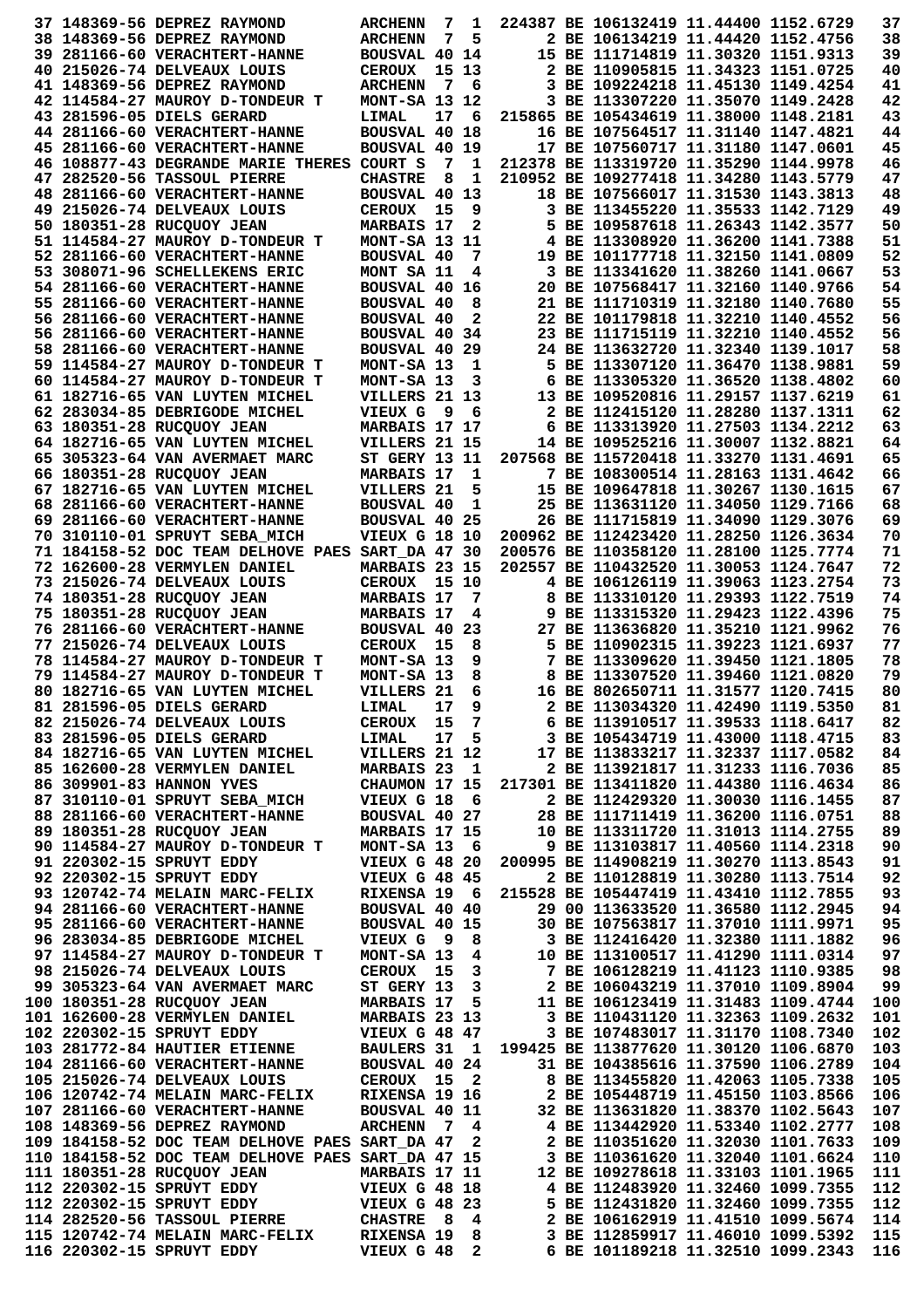|  | 117 120742-74 MELAIN MARC-FELIX     | RIXENSA 19           |                   | 3            |  | 4 BE 105447919 11.46050 1099.1653      |  | 117 |
|--|-------------------------------------|----------------------|-------------------|--------------|--|----------------------------------------|--|-----|
|  | 118 305323-64 VAN AVERMAET MARC     | ST GERY 13           |                   | 1            |  | 3 BE 113393620 11.38510 1099.1157      |  | 118 |
|  | 119 310275-69 DELLIER JEAN MARIE    | TILLY                | $12 \overline{ }$ | $\mathbf{1}$ |  | 203728 BE 113400020 11.35360 1097.6724 |  | 119 |
|  | 120 283034-85 DEBRIGODE MICHEL      | <b>VIEUX G</b>       | 9                 | 4            |  | 4 BE 112416520 11.34570 1097.2695      |  | 120 |
|  | 121 180351-28 RUCOUOY JEAN          | MARBAIS 17 16        |                   |              |  | 13 BE 109588018 11.33543 1096.8054     |  | 121 |
|  | 122 283034-85 DEBRIGODE MICHEL      | VIEUX G              | 9                 | -9           |  | 5 BE 112416720 11.35020 1096.7754      |  | 122 |
|  | 123 220302-15 SPRUYT EDDY           | <b>VIEUX G 48 35</b> |                   |              |  | 7 BE 111774019 11.33170 1096.6354      |  | 123 |
|  | 124 162600-28 VERMYLEN DANIEL       | MARBAIS 23 12        |                   |              |  | 4 BE 106748619 11.34463 1096.2557      |  | 124 |
|  | 125 184158-52 DOC TEAM DELHOVE PAES | SART DA 47 44        |                   |              |  | 4 BE 110352220 11.32580 1096.2434      |  | 125 |
|  | 126 220302-15 SPRUYT EDDY           | VIEUX G 48           |                   | 9            |  | 8 BE 112478220 11.33240 1095.9378      |  | 126 |
|  | 127 186226-83 WEISS HENRI           | LIMAL                | 8                 | 4            |  | 215794 BE 106190519 11.46543 1095.9295 |  | 127 |
|  | 128 215026-74 DELVEAUX LOUIS        | <b>CEROUX</b>        | 15 11             |              |  | 9 BE 113914417 11.43543 1095.4694      |  | 128 |
|  | 129 281166-60 VERACHTERT-HANNE      | BOUSVAL 40           |                   | 26           |  | 33 BE 111711719 11.39540 1095.1132     |  | 129 |
|  | 130 282520-56 TASSOUL PIERRE        | <b>CHASTRE</b>       | - 8               | -6           |  | 3 00 106162119 11.42390 1095.0013      |  | 130 |
|  | 131 309901-83 HANNON YVES           | CHAUMON 17 13        |                   |              |  | 2 BE 113412420 11.48280 1094.8992      |  | 131 |
|  | 132 120742-74 MELAIN MARC-FELIX     | RIXENSA 19           |                   | - 1          |  | 5 BE 109376818 11.46520 1094.7917      |  | 132 |
|  | 133 281166-60 VERACHTERT-HANNE      | <b>BOUSVAL 40 10</b> |                   |              |  | 34 BE 101172318 11.39580 1094.7289     |  | 133 |
|  | 134 281596-05 DIELS GERARD          | LIMAL                | 17                | - 3          |  | 4 BE 105434819 11.47120 1094.6501      |  | 134 |
|  | 135 162600-28 VERMYLEN DANIEL       | MARBAIS 23 23        |                   |              |  | 5 BE 110431020 11.35063 1094.2816      |  | 135 |
|  | 136 114584-27 MAUROY D-TONDEUR T    | <b>MONT-SA 13 10</b> |                   |              |  | 11 BE 113306320 11.44550 1091.4613     |  | 136 |
|  | 137 308071-96 SCHELLEKENS ERIC      | MONT SA 11           |                   | 1            |  | 4 BE 103629619 11.47060 1090.8929      |  | 137 |
|  | 138 282520-56 TASSOUL PIERRE        | <b>CHASTRE</b>       | - 8               | 2            |  | 4 BE 106160219 11.43320 1090.0034      |  | 138 |
|  | 139 305323-64 VAN AVERMAET MARC     | ST GERY 13           |                   | 5            |  | 4 BE 106044919 11.40290 1089.6911      |  | 139 |
|  | 140 184158-52 DOC TEAM DELHOVE PAES | SART DA 47           |                   | 4            |  | 5 BE 110356820 11.34180 1088.3125      |  | 140 |
|  | 141 184158-52 DOC TEAM DELHOVE PAES | SART DA 47           |                   | 22           |  | 6 BE 116035018 11.34270 1087.4275      |  | 141 |
|  | 142 310110-01 SPRUYT SEBA MICH      | VIEUX G 18           |                   | 2            |  | 3 BE 111792419 11.34510 1087.1626      |  | 142 |
|  | 143 310110-01 SPRUYT SEBA MICH      | VIEUX G 18           |                   | 9            |  | 4 BE 112421920 11.34530 1086.9666      |  | 143 |
|  |                                     |                      |                   |              |  |                                        |  |     |

**UNION 1506 MSTG Data Technology Deerlijk (01506)**

| NTE | . ה<br>'NG | Α. |
|-----|------------|----|

| NR<br>N0 | Naam<br>Nom                                                                      | ---------            |        |              | Gemeent AD IG Afstand LD Ring<br>Localit EN MQ Distanc PA Bague |      |  | JR Bestat<br>AN Constat | Snelh.<br>Vitesse                                                           | NR<br>NO |
|----------|----------------------------------------------------------------------------------|----------------------|--------|--------------|-----------------------------------------------------------------|------|--|-------------------------|-----------------------------------------------------------------------------|----------|
|          | 1 182716-65 VAN LUYTEN MICHEL                                                    | VILLERS              | 9      | $\mathbf{2}$ |                                                                 |      |  |                         | 203932 BE 113485521 11.19427 1201.6381                                      | 1        |
|          | 2 310275-69 DELLIER JEAN MARIE                                                   | TILLY                | 28     | 1            |                                                                 |      |  |                         | 203728 BE 113453721 11.21100 1190.2317                                      | 2        |
| 3        | 281166-60 VERACHTERT-HANNE                                                       | <b>BOUSVAL</b>       | 7      | 7            |                                                                 |      |  |                         | 207962 BE 107109421 11.25330 1184.6312                                      | З        |
|          | 4 281166-60 VERACHTERT-HANNE                                                     | <b>BOUSVAL</b>       | 7      | 1            |                                                                 |      |  |                         | 2 BE 112275121 11.25390 1183.9567                                           | 4        |
|          | 5 182716-65 VAN LUYTEN MICHEL                                                    | <b>VILLERS</b>       | 9      | 1            |                                                                 |      |  |                         | 2 BE 113480621 11.22217 1183.1633                                           | 5        |
| 6        | 310275-69 DELLIER JEAN MARIE                                                     | TILLY                | 28     | 8            |                                                                 |      |  |                         | 2 BE 113454121 11.24440 1165.9367                                           | 6        |
|          | 7 182716-65 VAN LUYTEN MICHEL                                                    | <b>VILLERS</b>       | 9      | 9            |                                                                 |      |  |                         | 3 BE 113484021 11.24597 1165.3590                                           | 7        |
| 8        | 114584-27 MAUROY D-TONDEUR T                                                     | MONT-SA 16           |        | 12           |                                                                 |      |  |                         | 212744 BE 113405921 11.33150 1160.9495                                      | 8        |
|          | 9 182716-65 VAN LUYTEN MICHEL                                                    | <b>VILLERS</b>       | 9      | 3            |                                                                 |      |  |                         | 4 BE 113485421 11.25507 1159.7259                                           | 9        |
|          | 10 182716-65 VAN LUYTEN MICHEL                                                   | <b>VILLERS</b>       | 9      | 6            |                                                                 |      |  |                         | 5 BE 113487021 11.25587 1158.8472                                           | $10$     |
|          | 11 281166-60 VERACHTERT-HANNE                                                    | <b>BOUSVAL</b>       | 7      | $\mathbf{2}$ |                                                                 |      |  |                         | 3 BE 107108421 11.30110 1154.1689                                           | 11       |
|          | 12 114584-27 MAUROY D-TONDEUR T                                                  | MONT-SA 16           |        | 8            | 2                                                               |      |  |                         | BE 113401621 11.34500 1151.0045                                             | 12       |
|          | 13 310275-69 DELLIER JEAN MARIE                                                  | TILLY                | 28.    | 22           |                                                                 |      |  |                         | 3 BE 113453621 11.27390 1146.7943                                           | 13       |
|          | 14 114584-27 MAUROY D-TONDEUR T                                                  | MONT-SA 16           |        | $\mathbf 1$  |                                                                 |      |  |                         | 3 BE 113403721 11.36190 1141.8410                                           | 14       |
|          | 15 114584-27 MAUROY D-TONDEUR T                                                  | MONT-SA 16           |        | 2            |                                                                 |      |  |                         | 4 BE 113400821 11.36220 1141.5346                                           | 15       |
|          | 16 114584-27 MAUROY D-TONDEUR T                                                  | MONT-SA 16           |        | 10           |                                                                 |      |  |                         | 5 BE 113407321 11.36270 1141.0244                                           | 16       |
|          | 17 281166-60 VERACHTERT-HANNE                                                    | <b>BOUSVAL</b>       | 7<br>9 | 3<br>7       |                                                                 |      |  |                         | 4 BE 107109621 11.33040 1135.9905                                           | 17       |
|          | 18 182716-65 VAN LUYTEN MICHEL                                                   | VILLERS              |        |              |                                                                 |      |  |                         | 6 BE 113483521 11.30037 1132.5675                                           | 18<br>19 |
|          | 19 305323-64 VAN AVERMAET MARC                                                   | ST GERY 19 16        |        | $\mathbf{2}$ |                                                                 |      |  |                         | 207568 BE 113435121 11.33560 1128.4958                                      | 20       |
|          | 20 305323-64 VAN AVERMAET MARC                                                   | ST GERY 19           |        | -48          |                                                                 |      |  |                         | 2 BE 113439021 11.33580 1128.2914                                           | 21       |
|          | 21 184158-52 DOC TEAM DELHOVE PAES SART DA 95<br>22 310275-69 DELLIER JEAN MARIE | TILLY                | 28     | 9            |                                                                 |      |  |                         | 200576 BE 113424121 11.28230 1124.4100<br>4 BE 113458321 11.31210 1123.3967 | 22       |
|          | 23 182716-65 VAN LUYTEN MICHEL                                                   | <b>VILLERS</b>       | 9      | 8            |                                                                 |      |  |                         | 7 BE 113486821 11.31367 1122.9014                                           | 23       |
|          | 24 308071-96 SCHELLEKENS ERIC                                                    | MONT SA              | 7      | 5            |                                                                 |      |  |                         | 215015 BE 113496921 11.41400 1121.8174                                      | 24       |
|          | 25 184158-52 DOC TEAM DELHOVE PAES                                               | <b>SART_DA 95 86</b> |        |              |                                                                 |      |  |                         | 2 BE 113412821 11.29230 1118.1418                                           | 25       |
|          | 26 184158-52 DOC TEAM DELHOVE PAES                                               | SART DA 95           |        | 4            |                                                                 |      |  |                         | 3 BE 113417121 11.29320 1117.2076                                           | 26       |
|          | 27 114584-27 MAUROY D-TONDEUR T                                                  | MONT-SA 16           |        | 6            |                                                                 |      |  |                         | 6 BE 113407621 11.40330 1116.4734                                           | 27       |
|          | 28 184158-52 DOC TEAM DELHOVE PAES                                               | SART DA 95           |        | -61          |                                                                 |      |  |                         | 4 BE 113412321 11.29520 1115.1371                                           | 28       |
|          | 29 305323-64 VAN AVERMAET MARC                                                   | <b>ST GERY 19</b>    |        | 1            | 3.                                                              |      |  |                         | 00 113437921 11.36200 1113.9606                                             | 29       |
|          | 30 184158-52 DOC TEAM DELHOVE PAES                                               | SART DA 95 94        |        |              |                                                                 |      |  |                         | 5 BE 113416021 11.30120 1113.0744                                           | 30       |
|          | 31 184158-52 DOC TEAM DELHOVE PAES                                               | SART_DA 95 72        |        |              |                                                                 |      |  |                         | 6 BE 113410621 11.30140 1112.8685                                           | 31       |
|          | 32 184158-52 DOC TEAM DELHOVE PAES                                               | <b>SART_DA 95 87</b> |        |              |                                                                 |      |  |                         | 7 BE 113415721 11.30210 1112.1486                                           | 32       |
|          | 33 305323-64 VAN AVERMAET MARC                                                   | ST GERY 19           |        | 7            |                                                                 |      |  |                         | 4 BE 113440821 11.37100 1109.0009                                           | 33       |
|          | 34 310275-69 DELLIER JEAN MARIE                                                  | TILLY                |        | 28 26        |                                                                 |      |  |                         | 5 BE 113458821 11.33460 1108.6233                                           | 34       |
|          | 35 281596-05 DIELS GERARD                                                        | LIMAL                |        | 19 18        |                                                                 |      |  |                         | 215865 BE 113636421 11.44480 1108.1366                                      | 35       |
|          | 36 305323-64 VAN AVERMAET MARC                                                   | <b>ST GERY 19 13</b> |        |              |                                                                 |      |  |                         | 5 BE 113434721 11.37450 1105.5553                                           | 36       |
|          | 37 184158-52 DOC TEAM DELHOVE PAES SART DA 95 12                                 |                      |        |              |                                                                 |      |  |                         | 8 BE 115560221 11.31500 1103.0761                                           | 37       |
|          | 38 184158-52 DOC TEAM DELHOVE PAES SART DA 95                                    |                      |        | -68          |                                                                 |      |  |                         | 9 00 113412621 11.32230 1099.7496                                           | 38       |
|          | 39 220302-15 SPRUYT EDDY                                                         | VIEUX G 22           |        | $\mathbf{2}$ |                                                                 |      |  |                         | 200995 BE 112220321 11.32490 1099.4348                                      | 39       |
|          | 40 114584-27 MAUROY D-TONDEUR T                                                  | MONT-SA 16 16        |        |              |                                                                 |      |  |                         | 7 BE 113407421 11.43350 1098.9789                                           | 40       |
|          | 41 220302-15 SPRUYT EDDY                                                         | <b>VIEUX G 22 19</b> |        |              |                                                                 | 2 BE |  |                         | 112225121 11.32560 1098.7336                                                | 41       |
|          | 42 281166-60 VERACHTERT-HANNE                                                    | <b>BOUSVAL</b>       | 7      | 6            |                                                                 |      |  |                         | 5 BE 112275321 11.39350 1096.9424                                           | 42       |
| 43       | 308071-96 SCHELLEKENS ERIC                                                       | MONT SA              | 7      | 2            |                                                                 |      |  |                         | 2 BE 113497021 11.46050 1096.5491                                           | 43       |
|          | 44 281166-60 VERACHTERT-HANNE                                                    | <b>BOUSVAL</b>       | 7      | 4            |                                                                 |      |  |                         | 6 BE 107108721 11.39480 1095.6902                                           | 44       |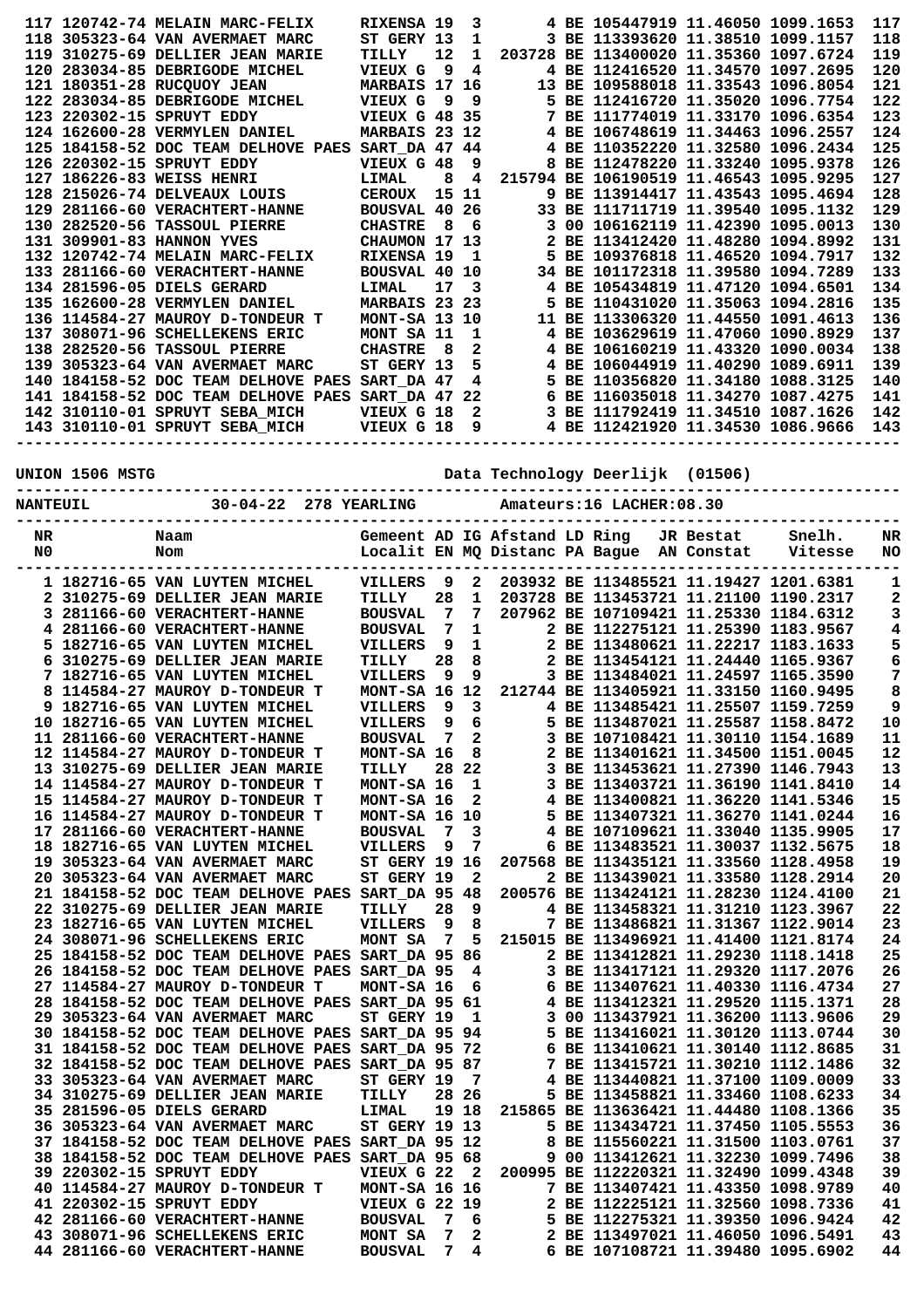|  | 45 184158-52 DOC TEAM DELHOVE PAES SART_DA 95 84                                                                                                                                                                                       |                             |                                  |              |  | 10 BE 113413621 11.33070 1095.3454                                           |  | 45                      |
|--|----------------------------------------------------------------------------------------------------------------------------------------------------------------------------------------------------------------------------------------|-----------------------------|----------------------------------|--------------|--|------------------------------------------------------------------------------|--|-------------------------|
|  | 46 305323-64 VAN AVERMAET MARC                                                                                                                                                                                                         | <b>ST GERY 19 12</b>        |                                  |              |  | 6 BE 113434021 11.39580 1092.6549                                            |  | 46<br>47                |
|  | 47 184158-52 DOC TEAM DELHOVE PAES SART DA 95<br>48 184158-52 DOC TEAM DELHOVE PAES                                                                                                                                                    | <b>SART DA 95 10</b>        |                                  | و _          |  | 11 BE 115561921 11.33510 1090.9763<br>12 BE 113429021 11.33580 1090.2845     |  | 48                      |
|  | 49 114584-27 MAUROY D-TONDEUR T                                                                                                                                                                                                        | MONT-SA 16                  |                                  | 5            |  | 8 BE 113400621 11.45190 1089.2260                                            |  | 49                      |
|  | 50 220302-15 SPRUYT EDDY                                                                                                                                                                                                               | VIEUX G 22                  |                                  | 4            |  | 3 BE 112229921 11.34400 1088.4206                                            |  | 50                      |
|  | 51 184158-52 DOC TEAM DELHOVE PAES SART DA 95 70                                                                                                                                                                                       |                             |                                  |              |  | 13 BE 113412921 11.34210 1088.0174                                           |  | 51                      |
|  | 52 114584-27 MAUROY D-TONDEUR T                                                                                                                                                                                                        | MONT-SA 16 11               |                                  |              |  | 9 BE 113406921 11.45590 1085.5209                                            |  | 52                      |
|  | 53 305323-64 VAN AVERMAET MARC                                                                                                                                                                                                         | <b>ST GERY 19 15</b>        |                                  |              |  | 7 BE 113440221 11.41190 1084.9447                                            |  | 53                      |
|  | 54 281772-84 HAUTIER ETIENNE<br>55 184158-52 DOC TEAM DELHOVE PAES SART DA 95 83                                                                                                                                                       | BAULERS 32 10               |                                  |              |  | 199425 BE 113012121 11.33490 1084.9125<br>14 BE 113411621 11.34570 1084.4877 |  | 54<br>55                |
|  | 56 184158-52 DOC TEAM DELHOVE PAES SART DA 95 88                                                                                                                                                                                       |                             |                                  |              |  | 15 BE 113411721 11.35120 1083.0238                                           |  | 56                      |
|  | 57 184158-52 DOC TEAM DELHOVE PAES SART DA 95 63                                                                                                                                                                                       |                             |                                  |              |  | 16 BE 113421521 11.35160 1082.6340                                           |  | 57                      |
|  | 58 114584-27 MAUROY D-TONDEUR T                                                                                                                                                                                                        | MONT-SA 16                  |                                  | - 9          |  | 10 BE 113406621 11.46430 1081.4742                                           |  | 58                      |
|  | 59 220302-15 SPRUYT EDDY                                                                                                                                                                                                               | VIEUX G 22 18               |                                  |              |  | 4 BE 112218821 11.36050 1080.1343                                            |  | 59                      |
|  | 60 184158-52 DOC TEAM DELHOVE PAES SART_DA 95 24                                                                                                                                                                                       |                             |                                  |              |  | 17 BE 113418821 11.35590 1078.4622                                           |  | 60                      |
|  | 61 180351-28 RUCQUOY JEAN                                                                                                                                                                                                              | <b>MARBAIS</b>              | $\overline{\mathbf{3}}$          | $_{3}$       |  | 201708 BE 113474921 11.37073 1077.9511                                       |  | 61                      |
|  | 62 184158-52 DOC TEAM DELHOVE PAES SART DA 95 55<br>63 184158-52 DOC TEAM DELHOVE PAES SART DA 95 64                                                                                                                                   |                             |                                  |              |  | 18 BE 113411521 11.36250 1075.9553<br>19 BE 113413821 11.36260 1075.8591     |  | 62<br>63                |
|  | 64 305323-64 VAN AVERMAET MARC                                                                                                                                                                                                         | <b>ST GERY 19 19</b>        |                                  |              |  | 8 BE 113440121 11.43180 1073.8127                                            |  | 64                      |
|  | 65 184158-52 DOC TEAM DELHOVE PAES SART DA 95 53                                                                                                                                                                                       |                             |                                  |              |  | 20 BE 113414221 11.36490 1073.6515                                           |  | 65                      |
|  | 66 281772-84 HAUTIER ETIENNE                                                                                                                                                                                                           | BAULERS 32 24               |                                  |              |  | 2 BE 113019721 11.35570 1072.4657                                            |  | 66                      |
|  | 67 220302-15 SPRUYT EDDY                                                                                                                                                                                                               | <b>VIEUX G 22 17</b>        |                                  |              |  | 5 BE 112228821 11.37430 1070.7360                                            |  | 67                      |
|  | 68 184158-52 DOC TEAM DELHOVE PAES SART DA 95 82                                                                                                                                                                                       |                             |                                  |              |  | 21 BE 113414821 11.37490 1067.9350                                           |  | 68                      |
|  | 69 220302-15 SPRUYT EDDY                                                                                                                                                                                                               | VIEUX G 22                  |                                  | 1            |  | 6 BE 112228021 11.38140 1067.7971                                            |  | 69                      |
|  | 70 162600-28 VERMYLEN DANIEL                                                                                                                                                                                                           | <b>MARBAIS</b>              | - 9                              | - 1          |  | 202557 BE 107902621 11.40103 1065.1271                                       |  | 70                      |
|  | 71 184158-52 DOC TEAM DELHOVE PAES SART_DA 95 31<br>72 283034-85 DEBRIGODE MICHEL                                                                                                                                                      | VIEUX G                     | $\mathbf{1}$                     | - 1          |  | 22 BE 113423121 11.38410 1063.0298<br>202940 BE 112272121 11.41170 1060.9393 |  | 71<br>72                |
|  | 73 281596-05 DIELS GERARD                                                                                                                                                                                                              | LIMAL                       |                                  | 19 14        |  | 2 BE 113632321 11.53370 1060.1539                                            |  | 73                      |
|  | 74 184158-52 DOC TEAM DELHOVE PAES SART DA 95 30                                                                                                                                                                                       |                             |                                  |              |  | 23 BE 113417521 11.39460 1056.9612                                           |  | 74                      |
|  | 75 184158-52 DOC TEAM DELHOVE PAES SART DA 95 21                                                                                                                                                                                       |                             |                                  |              |  | 24 BE 113417721 11.39530 1056.3118                                           |  | 75                      |
|  | 76 184158-52 DOC TEAM DELHOVE PAES SART DA 95 26                                                                                                                                                                                       |                             |                                  |              |  | 25 BE 113428421 11.40010 1055.5706                                           |  | 76                      |
|  | 77 184158-52 DOC TEAM DELHOVE PAES SART_DA 95 65                                                                                                                                                                                       |                             |                                  |              |  | 26 BE 113413321 11.40140 1054.3683                                           |  | 77                      |
|  | 78 184158-52 DOC TEAM DELHOVE PAES SART_DA 95 90                                                                                                                                                                                       |                             |                                  |              |  | 27 BE 113410321 11.40170 1054.0913                                           |  | 78                      |
|  | 79 220302-15 SPRUYT EDDY                                                                                                                                                                                                               | VIEUX G 22 6                |                                  |              |  | 7 BE 113569221 11.40410 1054.0774                                            |  | 79                      |
|  | 80 184158-52 DOC TEAM DELHOVE PAES SART DA 95 74                                                                                                                                                                                       |                             |                                  |              |  | 28 BE 113424021 11.40450 1051.5125                                           |  | 80<br>81                |
|  | 81 114584-27 MAUROY D-TONDEUR T<br>82 114584-27 MAUROY D-TONDEUR T                                                                                                                                                                     | MONT-SA 16 13<br>MONT-SA 16 |                                  |              |  | 11 BE 113404621 11.52200 1051.4530                                           |  | 82                      |
|  |                                                                                                                                                                                                                                        |                             |                                  |              |  |                                                                              |  |                         |
|  |                                                                                                                                                                                                                                        |                             |                                  | - 7          |  | 12 BE 113403021 11.52220 1051.2799                                           |  |                         |
|  | 83 281596-05 DIELS GERARD<br>84 309901-83 HANNON YVES                                                                                                                                                                                  | LIMAL<br><b>CHAUMON</b>     | 19 17<br>$\overline{\mathbf{2}}$ | $\mathbf{2}$ |  | 3 BE 113632521 11.55580 1048.0579<br>217301 BE 113527521 11.57340 1046.8974  |  | 83<br>84                |
|  | 85 305323-64 VAN AVERMAET MARC                                                                                                                                                                                                         | ST GERY 19                  |                                  | 3            |  | 9 BE 113438321 11.48180 1046.7373                                            |  | 85                      |
|  | 86 281772-84 HAUTIER ETIENNE                                                                                                                                                                                                           | BAULERS 32 12               |                                  |              |  | 3 BE 113012721 11.40330 1046.5757                                            |  | 86                      |
|  | 87 184158-52 DOC TEAM DELHOVE PAES SART DA 95                                                                                                                                                                                          |                             |                                  | 1            |  | 29 BE 113416121 11.41410 1046.3925                                           |  | 87                      |
|  | 88 308071-96 SCHELLEKENS ERIC                                                                                                                                                                                                          | MONT SA                     | $\overline{7}$                   | 3            |  | 3 BE 113496221 11.55410 1045.3691                                            |  | 88                      |
|  |                                                                                                                                                                                                                                        |                             |                                  |              |  |                                                                              |  |                         |
|  |                                                                                                                                                                                                                                        |                             |                                  |              |  |                                                                              |  |                         |
|  |                                                                                                                                                                                                                                        |                             |                                  |              |  |                                                                              |  |                         |
|  | 89 184158-52 DOC TEAM DELHOVE PAES SART_DA 95<br>90 281772-84 HAUTIER ETIENNE BAULERS 32 9<br>91 184158-52 DOC TEAM DELHOVE PAES SART_DA 95 11<br>91 184158-52 DOC TEAM DELHOVE PAES SART_DA 95 11<br>91 184158-52 DOC TEAM DELHOVE PA |                             |                                  |              |  |                                                                              |  |                         |
|  |                                                                                                                                                                                                                                        |                             |                                  |              |  |                                                                              |  |                         |
|  |                                                                                                                                                                                                                                        |                             |                                  |              |  |                                                                              |  |                         |
|  |                                                                                                                                                                                                                                        |                             |                                  |              |  |                                                                              |  |                         |
|  |                                                                                                                                                                                                                                        |                             |                                  |              |  |                                                                              |  |                         |
|  |                                                                                                                                                                                                                                        |                             |                                  |              |  |                                                                              |  | 1                       |
|  |                                                                                                                                                                                                                                        |                             |                                  |              |  |                                                                              |  | $\mathbf{2}$            |
|  |                                                                                                                                                                                                                                        |                             |                                  |              |  |                                                                              |  | $\mathbf 3$             |
|  |                                                                                                                                                                                                                                        |                             |                                  |              |  |                                                                              |  | $\overline{\mathbf{4}}$ |
|  |                                                                                                                                                                                                                                        |                             |                                  |              |  |                                                                              |  |                         |
|  |                                                                                                                                                                                                                                        |                             |                                  |              |  |                                                                              |  | $\frac{5}{6}$           |
|  |                                                                                                                                                                                                                                        |                             |                                  |              |  |                                                                              |  | $\overline{7}$<br>8     |
|  |                                                                                                                                                                                                                                        |                             |                                  |              |  |                                                                              |  | 9                       |
|  |                                                                                                                                                                                                                                        |                             |                                  |              |  |                                                                              |  | 10                      |
|  |                                                                                                                                                                                                                                        |                             |                                  |              |  |                                                                              |  | 11                      |
|  |                                                                                                                                                                                                                                        |                             |                                  |              |  |                                                                              |  | 12                      |
|  |                                                                                                                                                                                                                                        |                             |                                  |              |  |                                                                              |  | 13                      |
|  |                                                                                                                                                                                                                                        |                             |                                  |              |  |                                                                              |  | 14                      |
|  |                                                                                                                                                                                                                                        |                             |                                  |              |  |                                                                              |  | 15                      |
|  |                                                                                                                                                                                                                                        |                             |                                  |              |  |                                                                              |  | 15<br>17                |
|  |                                                                                                                                                                                                                                        |                             |                                  |              |  |                                                                              |  | 18                      |
|  |                                                                                                                                                                                                                                        |                             |                                  |              |  |                                                                              |  | 19                      |
|  |                                                                                                                                                                                                                                        |                             |                                  |              |  |                                                                              |  | 20                      |
|  | 21 114584-27 MAUROY D-TONDEUR T MONT-SA 29 2 212744 BE 508121920 11.30560 1175.8143<br>22 182716-65 VAN LUYTEN MICHEL VILLERS 30 4 9 BE 108403814 11.23447 1173.7431                                                                   |                             |                                  |              |  |                                                                              |  | 21<br>22                |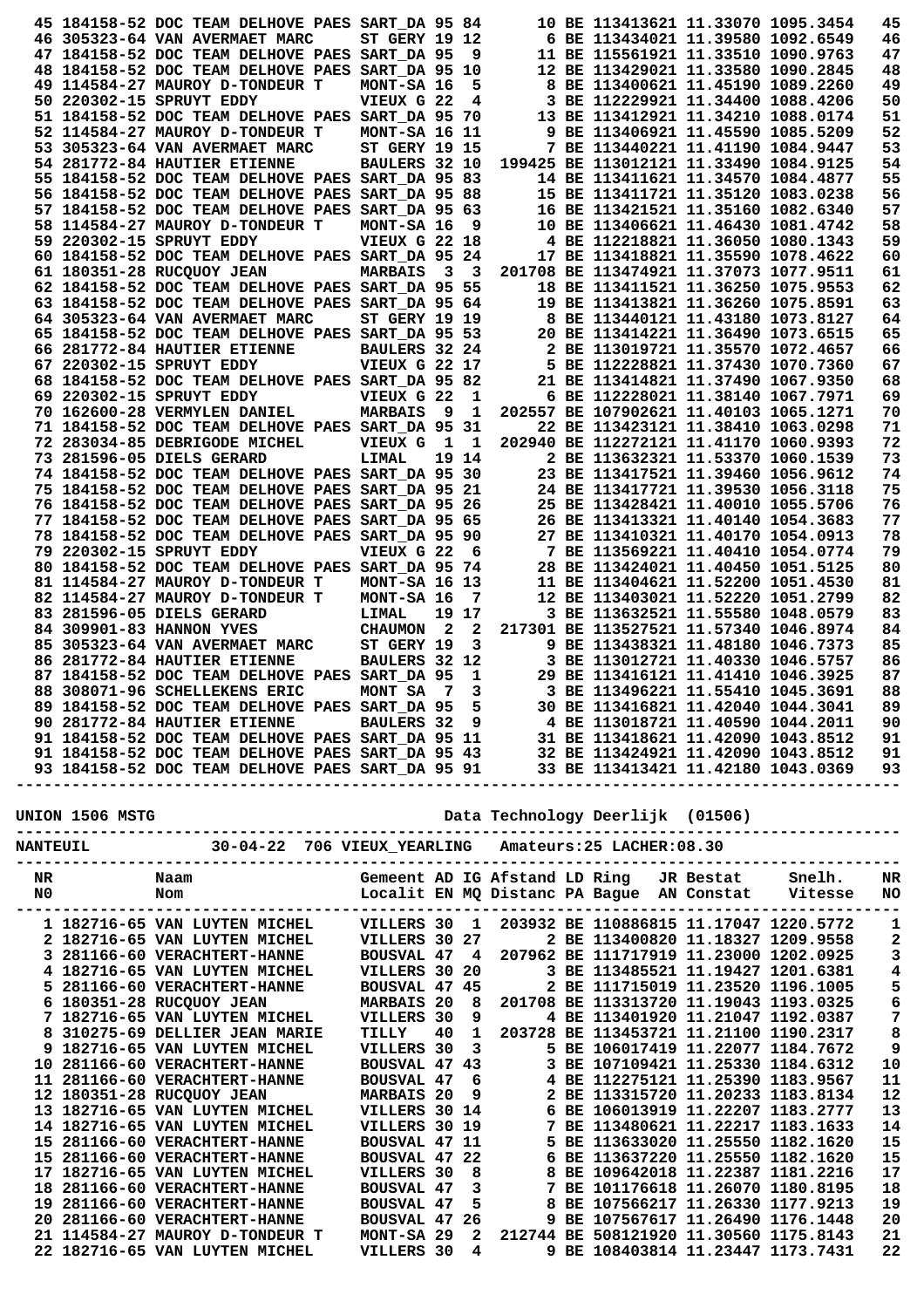|  | 22 182716-65 VAN LUYTEN MICHEL                                                          | VILLERS 30 11                                                                               |       |                         |  | 10 BE 113834017 11.23447 1173.7431                                      |  | 22  |
|--|-----------------------------------------------------------------------------------------|---------------------------------------------------------------------------------------------|-------|-------------------------|--|-------------------------------------------------------------------------|--|-----|
|  | 24 281166-60 VERACHTERT-HANNE                                                           | BOUSVAL 47 28                                                                               |       |                         |  | 10 BE 107566517 11.27380 1170.7375                                      |  | 24  |
|  | 25 308071-96 SCHELLEKENS ERIC                                                           | MONT SA 18                                                                                  |       | $\mathbf{2}$            |  | 215015 BE 106149219 11.34030 1168.2423                                  |  | 25  |
|  | 26 281166-60 VERACHTERT-HANNE                                                           | BOUSVAL 47 27                                                                               |       |                         |  | 11 BE 101173218 11.28020 1168.1071                                      |  | 26  |
|  | 27 180351-28 RUCQUOY JEAN                                                               | <b>MARBAIS 20</b>                                                                           |       | - 6                     |  | 3 BE 113312620 11.22463 1167.4831                                       |  | 27  |
|  |                                                                                         |                                                                                             |       |                         |  |                                                                         |  |     |
|  | 28 182716-65 VAN LUYTEN MICHEL                                                          | VILLERS 30 17                                                                               |       |                         |  | 11 BE 113402820 11.24507 1166.3588                                      |  | 28  |
|  | 29 310275-69 DELLIER JEAN MARIE                                                         | TILLY                                                                                       |       | 40 12                   |  | 2 BE 113454121 11.24440 1165.9367                                       |  | 29  |
|  | 30 182716-65 VAN LUYTEN MICHEL                                                          | VILLERS 30 30                                                                               |       |                         |  | 12 BE 113484021 11.24597 1165.3590                                      |  | 30  |
|  | 31 180351-28 RUCQUOY JEAN                                                               | MARBAIS 20                                                                                  |       | 3                       |  | 4 BE 110956115 11.23093 1164.8985                                       |  | 31  |
|  |                                                                                         |                                                                                             |       |                         |  |                                                                         |  |     |
|  | 32 281166-60 VERACHTERT-HANNE                                                           | BOUSVAL 47 42                                                                               |       |                         |  | 12 BE 107568517 11.28320 1164.8357                                      |  | 32  |
|  | 33 281166-60 VERACHTERT-HANNE                                                           | BOUSVAL 47 38                                                                               |       |                         |  | 13 BE 107568617 11.28370 1164.2922                                      |  | 33  |
|  | 34 182716-65 VAN LUYTEN MICHEL                                                          | VILLERS 30                                                                                  |       | $\mathbf{2}$            |  | 13 BE 113400220 11.25137 1163.8072                                      |  | 34  |
|  | 35 283034-85 DEBRIGODE MICHEL                                                           | VIEUX G 10                                                                                  |       | 2                       |  | 202940 BE 106667919 11.24250 1163.5356                                  |  | 35  |
|  |                                                                                         |                                                                                             |       |                         |  |                                                                         |  |     |
|  | 36 281166-60 VERACHTERT-HANNE                                                           | BOUSVAL 47 36                                                                               |       |                         |  | 14 BE 113632620 11.28570 1162.1235                                      |  | 36  |
|  | 37 281166-60 VERACHTERT-HANNE                                                           | BOUSVAL 47 17                                                                               |       |                         |  | 15 BE 113634620 11.28580 1162.0153                                      |  | 37  |
|  | 38 114584-27 MAUROY D-TONDEUR T                                                         | <b>MONT-SA 29 25</b>                                                                        |       |                         |  | 2 BE 113405921 11.33150 1160.9495                                       |  | 38  |
|  | 39 281166-60 VERACHTERT-HANNE                                                           | BOUSVAL 47 14                                                                               |       |                         |  | 16 BE 101171718 11.29080 1160.9341                                      |  | 39  |
|  |                                                                                         |                                                                                             |       |                         |  |                                                                         |  | 40  |
|  | 40 182716-65 VAN LUYTEN MICHEL                                                          | VILLERS 30 22                                                                               |       |                         |  | 14 BE 113485421 11.25507 1159.7259                                      |  |     |
|  | 41 182716-65 VAN LUYTEN MICHEL                                                          | VILLERS 30 18                                                                               |       |                         |  | 15 BE 113405720 11.25577 1158.9570                                      |  | 41  |
|  | 42 182716-65 VAN LUYTEN MICHEL                                                          | VILLERS 30 26                                                                               |       |                         |  | 16 BE 113487021 11.25587 1158.8472                                      |  | 42  |
|  | 43 215026-74 DELVEAUX LOUIS                                                             | <b>CEROUX</b>                                                                               | 15    | 1                       |  | 212417 BE 109541216 11.33213 1158.5013                                  |  | 43  |
|  | 44 114584-27 MAUROY D-TONDEUR T                                                         | MONT-SA 29                                                                                  |       | 8                       |  | 3 BE 109204318 11.34080 1155.3802                                       |  | 44  |
|  |                                                                                         |                                                                                             |       |                         |  |                                                                         |  |     |
|  | 45 308071-96 SCHELLEKENS ERIC                                                           | MONT SA 18 10                                                                               |       |                         |  | 2 BE 113340720 11.36100 1154.9597                                       |  | 45  |
|  | 46 281166-60 VERACHTERT-HANNE                                                           | BOUSVAL 47                                                                                  |       | 7                       |  | 17 BE 107108421 11.30110 1154.1689                                      |  | 46  |
|  | 47 182716-65 VAN LUYTEN MICHEL                                                          | VILLERS 30 21                                                                               |       |                         |  | 17 BE 113404320 11.26487 1153.3854                                      |  | 47  |
|  | 48 148369-56 DEPREZ RAYMOND                                                             | <b>ARCHENN</b>                                                                              | 7     | 1                       |  | 224387 BE 106132419 11.44400 1152.6729                                  |  | 48  |
|  |                                                                                         |                                                                                             |       |                         |  |                                                                         |  |     |
|  | 49 148369-56 DEPREZ RAYMOND                                                             | <b>ARCHENN</b>                                                                              | 7     | 5                       |  | 2 BE 106134219 11.44420 1152.4756                                       |  | 49  |
|  | 50 281166-60 VERACHTERT-HANNE                                                           | BOUSVAL 47 19                                                                               |       |                         |  | 18 BE 111714819 11.30320 1151.9313                                      |  | 50  |
|  | 51 215026-74 DELVEAUX LOUIS                                                             | CEROUX                                                                                      | 15 13 |                         |  | 2 BE 110905815 11.34323 1151.0725                                       |  | 51  |
|  |                                                                                         | <b>MONT-SA 29 19</b>                                                                        |       |                         |  | 4 BE 113401621 11.34500 1151.0045                                       |  | 52  |
|  | 52 114584-27 MAUROY D-TONDEUR T                                                         |                                                                                             |       |                         |  |                                                                         |  |     |
|  | 53 148369-56 DEPREZ RAYMOND                                                             | <b>ARCHENN</b>                                                                              |       | 76                      |  | 3 BE 109224218 11.45130 1149.4254                                       |  | 53  |
|  | 54 114584-27 MAUROY D-TONDEUR T                                                         | $MONT-SA$ 29 20                                                                             |       |                         |  | 5 BE 113307220 11.35070 1149.2428                                       |  | 54  |
|  | 55 281596-05 DIELS GERARD                                                               | LIMAL                                                                                       | 36    | - 8                     |  | 215865 BE 105434619 11.38000 1148.2181                                  |  | 55  |
|  | 56 281166-60 VERACHTERT-HANNE                                                           | BOUSVAL 47 23                                                                               |       |                         |  | 19 BE 107564517 11.31140 1147.4821                                      |  | 56  |
|  |                                                                                         |                                                                                             |       |                         |  |                                                                         |  |     |
|  | 57 281166-60 VERACHTERT-HANNE                                                           | BOUSVAL 47 25                                                                               |       |                         |  | 20 BE 107560717 11.31180 1147.0601                                      |  | 57  |
|  | 58 310275-69 DELLIER JEAN MARIE                                                         | TILLY                                                                                       |       | 40 30                   |  | 3 BE 113453621 11.27390 1146.7943                                       |  | 58  |
|  | 59 108877-43 DEGRANDE MARIE THERES                                                      | COURT S                                                                                     | 7     | 1                       |  | 212378 BE 113319720 11.35290 1144.9978                                  |  | 59  |
|  | 60 282520-56 TASSOUL PIERRE                                                             | <b>CHASTRE</b>                                                                              | 8     | 1                       |  | 210952 BE 109277418 11.34280 1143.5779                                  |  | 60  |
|  |                                                                                         |                                                                                             |       |                         |  |                                                                         |  |     |
|  | 61 281166-60 VERACHTERT-HANNE                                                           | <b>BOUSVAL 47 18</b>                                                                        |       |                         |  | 21 BE 107566017 11.31530 1143.3813                                      |  | 61  |
|  | 62 215026-74 DELVEAUX LOUIS                                                             | <b>CEROUX</b>                                                                               | 15    | 9                       |  | 3 BE 113455220 11.35533 1142.7129                                       |  | 62  |
|  |                                                                                         |                                                                                             |       |                         |  |                                                                         |  |     |
|  |                                                                                         |                                                                                             |       |                         |  |                                                                         |  |     |
|  | 63 180351-28 RUCQUOY JEAN                                                               | <b>MARBAIS 20</b>                                                                           |       | 2                       |  | 5 BE 109587618 11.26343 1142.3577                                       |  | 63  |
|  | 64 114584-27 MAUROY D-TONDEUR T                                                         | MONT-SA 29                                                                                  |       | 3                       |  | 6 BE 113403721 11.36190 1141.8410                                       |  | 64  |
|  | 65 114584-27 MAUROY D-TONDEUR T                                                         | MONT-SA 29 18                                                                               |       |                         |  | 7 BE 113308920 11.36200 1141.7388                                       |  | 65  |
|  | 66 114584-27 MAUROY D-TONDEUR T                                                         | MONT-SA 29                                                                                  |       | 4                       |  | 8 BE 113400821 11.36220 1141.5346                                       |  | 66  |
|  |                                                                                         |                                                                                             |       |                         |  |                                                                         |  |     |
|  | 67 281166-60 VERACHTERT-HANNE                                                           | BOUSVAL 47 12                                                                               |       |                         |  | 22 BE 101177718 11.32150 1141.0809                                      |  | 67  |
|  | 68 308071-96 SCHELLEKENS ERIC                                                           | MONT SA 18 6                                                                                |       |                         |  | 3 BE 113341620 11.38260 1141.0667                                       |  | 68  |
|  | 69 114584-27 MAUROY D-TONDEUR T                                                         | $MONT-SA$ 29 22                                                                             |       |                         |  | 9 BE 113407321 11.36270 1141.0244                                       |  | 69  |
|  | 70 281166-60 VERACHTERT-HANNE                                                           | BOUSVAL 47 21                                                                               |       |                         |  | 23 BE 107568417 11.32160 1140.9766                                      |  | 70  |
|  | 71 281166-60 VERACHTERT-HANNE                                                           | BOUSVAL 47 13                                                                               |       |                         |  | 24 BE 111710319 11.32180 1140.7680                                      |  | 71  |
|  |                                                                                         |                                                                                             |       |                         |  |                                                                         |  |     |
|  | 72 281166-60 VERACHTERT-HANNE                                                           | BOUSVAL 47 2                                                                                |       |                         |  | 25 BE 101179818 11.32210 1140.4552                                      |  | 72  |
|  | 72 281166-60 VERACHTERT-HANNE                                                           | BOUSVAL 47 40                                                                               |       |                         |  | 26 BE 111715119 11.32210 1140.4552                                      |  | 72  |
|  | 74 281166-60 VERACHTERT-HANNE                                                           | BOUSVAL 47 35                                                                               |       |                         |  | 27 BE 113632720 11.32340 1139.1017                                      |  | 74  |
|  | 75 114584-27 MAUROY D-TONDEUR T                                                         | MONT-SA 29                                                                                  |       | $\mathbf{1}$            |  | 10 BE 113307120 11.36470 1138.9881                                      |  | 75  |
|  | 76 114584-27 MAUROY D-TONDEUR T                                                         | MONT-SA 29                                                                                  |       | 5                       |  |                                                                         |  |     |
|  |                                                                                         |                                                                                             |       |                         |  | 11 BE 113305320 11.36520 1138.4802                                      |  | 76  |
|  | 77 182716-65 VAN LUYTEN MICHEL                                                          | VILLERS 30 13                                                                               |       |                         |  | 18 BE 109520816 11.29157 1137.6219                                      |  | 77  |
|  | 78 283034-85 DEBRIGODE MICHEL                                                           | VIEUX G 10 6                                                                                |       |                         |  | 2 BE 112415120 11.28280 1137.1311                                       |  | 78  |
|  | 79 281166-60 VERACHTERT-HANNE                                                           | <b>BOUSVAL 47</b>                                                                           |       | 8                       |  | 28 BE 107109621 11.33040 1135.9905                                      |  | 79  |
|  | 80 180351-28 RUCQUOY JEAN                                                               | MARBAIS 20 17                                                                               |       |                         |  | 6 BE 113313920 11.27503 1134.2212                                       |  | 80  |
|  |                                                                                         |                                                                                             |       |                         |  |                                                                         |  |     |
|  | 81 182716-65 VAN LUYTEN MICHEL                                                          | VILLERS 30 15                                                                               |       |                         |  | 19 BE 109525216 11.30007 1132.8821                                      |  | 81  |
|  | 82 182716-65 VAN LUYTEN MICHEL                                                          | VILLERS 30 28                                                                               |       |                         |  | 20 BE 113483521 11.30037 1132.5675                                      |  | 82  |
|  | 83 305323-64 VAN AVERMAET MARC                                                          | ST GERY 32 29                                                                               |       |                         |  | 207568 BE 115720418 11.33270 1131.4691                                  |  | 83  |
|  | 84 180351-28 RUCQUOY JEAN                                                               | <b>MARBAIS 20</b>                                                                           |       | 1                       |  | 7 BE 108300514 11.28163 1131.4642                                       |  | 84  |
|  | 85 182716-65 VAN LUYTEN MICHEL                                                          | VILLERS 30                                                                                  |       |                         |  | 21 BE 109647818 11.30267 1130.1615                                      |  | 85  |
|  |                                                                                         |                                                                                             |       | 5                       |  |                                                                         |  |     |
|  | 86 281166-60 VERACHTERT-HANNE                                                           | <b>BOUSVAL 47</b>                                                                           |       | 1                       |  | 29 BE 113631120 11.34050 1129.7166                                      |  | 86  |
|  | 87 281166-60 VERACHTERT-HANNE                                                           | BOUSVAL 47 31                                                                               |       |                         |  | 30 BE 111715819 11.34090 1129.3076                                      |  | 87  |
|  | 88 305323-64 VAN AVERMAET MARC                                                          | <b>ST GERY 32 25</b>                                                                        |       |                         |  | 2 BE 113435121 11.33560 1128.4958                                       |  | 88  |
|  | 89 305323-64 VAN AVERMAET MARC                                                          | ST GERY 32 2                                                                                |       |                         |  | 3 BE 113439021 11.33580 1128.2914                                       |  | 89  |
|  |                                                                                         |                                                                                             |       |                         |  |                                                                         |  |     |
|  | 90 310110-01 SPRUYT SEBA MICH                                                           |                                                                                             |       |                         |  | VIEUX G 18 10 200962 BE 112423420 11.28250 1126.3634                    |  | 90  |
|  | 91 184158-52 DOC TEAM DELHOVE PAES SART_DA142 79 200576 BE 110358120 11.28100 1125.7774 |                                                                                             |       |                         |  |                                                                         |  | 91  |
|  | 92 162600-28 VERMYLEN DANIEL                                                            | MARBAIS 32 15                                                                               |       |                         |  | 202557 BE 110432520 11.30053 1124.7647                                  |  | 92  |
|  | 93 184158-52 DOC TEAM DELHOVE PAES SART_DA142 51                                        |                                                                                             |       |                         |  | 2 BE 113424121 11.28230 1124.4100                                       |  | 93  |
|  |                                                                                         |                                                                                             |       |                         |  |                                                                         |  |     |
|  | 94 310275-69 DELLIER JEAN MARIE                                                         | TILLY                                                                                       | 40 13 |                         |  | 4 BE 113458321 11.31210 1123.3967                                       |  | 94  |
|  | 95 215026-74 DELVEAUX LOUIS                                                             | CEROUX 15 10                                                                                |       |                         |  | 4 BE 106126119 11.39063 1123.2754                                       |  | 95  |
|  | 96 182716-65 VAN LUYTEN MICHEL                                                          | VILLERS 30 29                                                                               |       |                         |  | 22 BE 113486821 11.31367 1122.9014                                      |  | 96  |
|  | 97 180351-28 RUCQUOY JEAN                                                               |                                                                                             |       |                         |  | 8 BE 113310120 11.29393 1122.7519                                       |  | 97  |
|  |                                                                                         | $\begin{array}{cccc}\n\texttt{V+III--} \\ \texttt{MARBALS} & 20 & 7 \\ \hline\n\end{array}$ |       |                         |  |                                                                         |  |     |
|  | 98 180351-28 RUCQUOY JEAN                                                               | <b>MARBAIS 20</b>                                                                           |       | $\overline{\mathbf{4}}$ |  | 9 BE 113315320 11.29423 1122.4396                                       |  | 98  |
|  | 99 281166-60 VERACHTERT-HANNE                                                           | BOUSVAL 47 29                                                                               |       |                         |  | 31 BE 113636820 11.35210 1121.9962                                      |  | 99  |
|  | 100 308071-96 SCHELLEKENS ERIC                                                          | MONT SA 18                                                                                  |       | 9                       |  | 4 BE 113496921 11.41400 1121.8174                                       |  | 100 |
|  | 101 215026-74 DELVEAUX LOUIS<br>102 114584-27 MAUROY D-TONDEUR T                        | <b>CEROUX 15 8</b><br><b>MONT-SA 29 15</b>                                                  |       |                         |  | 5 BE 110902315 11.39223 1121.6937<br>12 BE 113309620 11.39450 1121.1805 |  | 101 |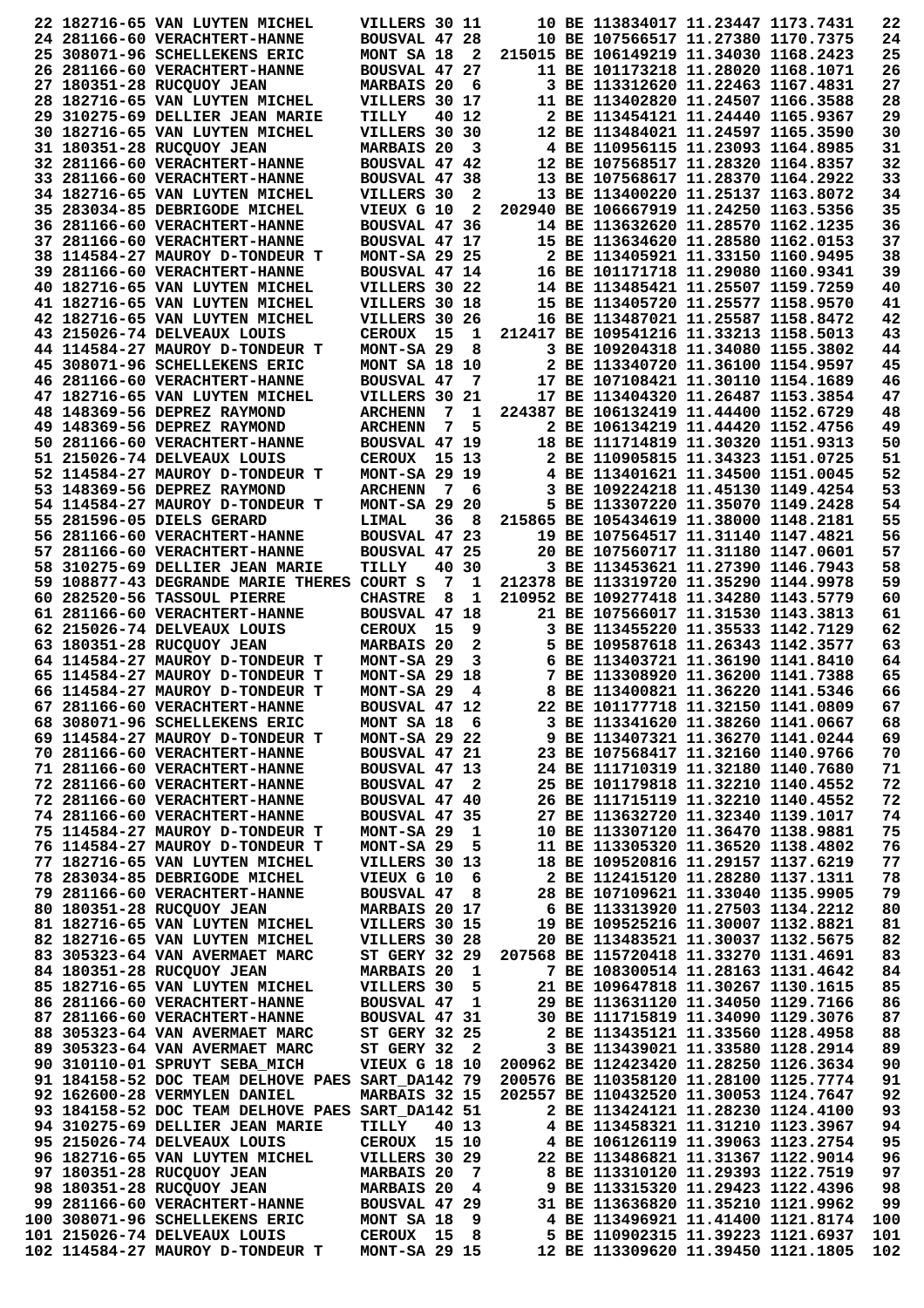|  | 103 114584-27 MAUROY D-TONDEUR T                                                                                                                                                                                                                                                                                     | MONT-SA 29 13                                           |                                                                                                                                                                                        | 13 BE 113307520 11.39460 1121.0820 |                                    | 103        |
|--|----------------------------------------------------------------------------------------------------------------------------------------------------------------------------------------------------------------------------------------------------------------------------------------------------------------------|---------------------------------------------------------|----------------------------------------------------------------------------------------------------------------------------------------------------------------------------------------|------------------------------------|------------------------------------|------------|
|  | 104 182716-65 VAN LUYTEN MICHEL                                                                                                                                                                                                                                                                                      | VILLERS 30 6                                            |                                                                                                                                                                                        | 23 BE 802650711 11.31577 1120.7415 |                                    | 104        |
|  | 105 281596-05 DIELS GERARD                                                                                                                                                                                                                                                                                           | 36 11<br>LIMAL                                          |                                                                                                                                                                                        | 2 BE 113034320 11.42490 1119.5350  |                                    | 105        |
|  | 106 215026-74 DELVEAUX LOUIS                                                                                                                                                                                                                                                                                         | <b>CEROUX</b><br>15<br>7                                |                                                                                                                                                                                        | 6 BE 113910517 11.39533 1118.6417  |                                    | 106        |
|  | 107 281596-05 DIELS GERARD                                                                                                                                                                                                                                                                                           | 36<br>7<br>LIMAL                                        |                                                                                                                                                                                        | 3 BE 105434719 11.43000 1118.4715  |                                    | 107        |
|  | 108 184158-52 DOC TEAM DELHOVE PAES SART DA142133                                                                                                                                                                                                                                                                    |                                                         |                                                                                                                                                                                        | 3 BE 113412821 11.29230 1118.1418  |                                    | 108        |
|  | 109 184158-52 DOC TEAM DELHOVE PAES SART DA142                                                                                                                                                                                                                                                                       | 4                                                       |                                                                                                                                                                                        | 4 BE 113417121 11.29320 1117.2076  |                                    | 109        |
|  | 110 182716-65 VAN LUYTEN MICHEL                                                                                                                                                                                                                                                                                      | VILLERS 30 12                                           |                                                                                                                                                                                        |                                    | 24 BE 113833217 11.32337 1117.0582 | 110        |
|  | 111 162600-28 VERMYLEN DANIEL                                                                                                                                                                                                                                                                                        | <b>MARBAIS 32</b><br>1                                  |                                                                                                                                                                                        | 2 BE 113921817 11.31233 1116.7036  |                                    | 111        |
|  | 112  114584-27  MAUROY D-TONDEUR T                                                                                                                                                                                                                                                                                   | MONT-SA 29 14                                           |                                                                                                                                                                                        |                                    | 14 BE 113407621 11.40330 1116.4734 | 112        |
|  | 113 309901-83 HANNON YVES                                                                                                                                                                                                                                                                                            | CHAUMON 19 17                                           | 217301 BE 113411820 11.44380 1116.4634                                                                                                                                                 |                                    |                                    | 113        |
|  | 114 310110-01 SPRUYT SEBA MICH                                                                                                                                                                                                                                                                                       | VIEUX G 18 6                                            |                                                                                                                                                                                        | 2 BE 112429320 11.30030 1116.1455  |                                    | 114        |
|  | 115 281166-60 VERACHTERT-HANNE                                                                                                                                                                                                                                                                                       | BOUSVAL 47 33                                           |                                                                                                                                                                                        | 32 BE 111711419 11.36200 1116.0751 |                                    | 115        |
|  | 116 184158-52 DOC TEAM DELHOVE PAES SART_DA142 92                                                                                                                                                                                                                                                                    |                                                         |                                                                                                                                                                                        | 5 BE 113412321 11.29520 1115.1371  |                                    | 116        |
|  | 117 180351-28 RUCQUOY JEAN                                                                                                                                                                                                                                                                                           | <b>MARBAIS 20 15</b>                                    |                                                                                                                                                                                        | 10 BE 113311720 11.31013 1114.2755 |                                    | 117        |
|  | 118 114584-27 MAUROY D-TONDEUR T                                                                                                                                                                                                                                                                                     | MONT-SA 29<br>9                                         |                                                                                                                                                                                        | 15 BE 113103817 11.40560 1114.2318 |                                    | 118        |
|  | 119 305323-64 VAN AVERMAET MARC                                                                                                                                                                                                                                                                                      | ST GERY 32<br>1                                         |                                                                                                                                                                                        | 4 00 113437921 11.36200 1113.9606  |                                    | 119        |
|  | 120 220302-15 SPRUYT EDDY                                                                                                                                                                                                                                                                                            | <b>VIEUX G 70 20</b>                                    | 200995 BE 114908219 11.30270 1113.8543                                                                                                                                                 |                                    |                                    | 120        |
|  | 121 220302-15 SPRUYT EDDY                                                                                                                                                                                                                                                                                            | <b>VIEUX G 70 45</b>                                    |                                                                                                                                                                                        |                                    | 2 BE 110128819 11.30280 1113.7514  | 121        |
|  | 122 184158-52 DOC TEAM DELHOVE PAES SART_DA142141                                                                                                                                                                                                                                                                    |                                                         |                                                                                                                                                                                        |                                    | 6 BE 113416021 11.30120 1113.0744  | 122        |
|  | 123 184158-52 DOC TEAM DELHOVE PAES SART DA142105                                                                                                                                                                                                                                                                    |                                                         |                                                                                                                                                                                        | 7 BE 113410621 11.30140 1112.8685  |                                    | 123        |
|  | 124 120742-74 MELAIN MARC-FELIX                                                                                                                                                                                                                                                                                      | RIXENSA 19 6                                            | 215528 BE 105447419 11.43410 1112.7855                                                                                                                                                 |                                    |                                    | 124        |
|  |                                                                                                                                                                                                                                                                                                                      | BOUSVAL 47 47                                           |                                                                                                                                                                                        | 33 00 113633520 11.36580 1112.2945 |                                    | 125        |
|  | 126 184158-52 DOC TEAM DELHOVE PAES SART DA142134                                                                                                                                                                                                                                                                    |                                                         |                                                                                                                                                                                        | 8 BE 113415721 11.30210 1112.1486  |                                    | 126        |
|  | 127 281166-60 VERACHTERT-HANNE                                                                                                                                                                                                                                                                                       | BOUSVAL 47 20                                           |                                                                                                                                                                                        | 34 BE 107563817 11.37010 1111.9971 |                                    | 127        |
|  | 128 283034-85 DEBRIGODE MICHEL                                                                                                                                                                                                                                                                                       | VIEUX G 10<br>8                                         |                                                                                                                                                                                        |                                    | 3 BE 112416420 11.32380 1111.1882  | 128        |
|  | 129 114584-27 MAUROY D-TONDEUR T                                                                                                                                                                                                                                                                                     | 7<br>MONT-SA 29                                         |                                                                                                                                                                                        |                                    | 16 BE 113100517 11.41290 1111.0314 | 129        |
|  | 130 215026-74 DELVEAUX LOUIS                                                                                                                                                                                                                                                                                         | 3<br>CEROUX 15                                          |                                                                                                                                                                                        | 7 BE 106128219 11.41123 1110.9385  |                                    | 130        |
|  | 131 305323-64 VAN AVERMAET MARC                                                                                                                                                                                                                                                                                      | ST GERY 32 10                                           |                                                                                                                                                                                        |                                    | 5 BE 106043219 11.37010 1109.8904  | 131        |
|  | 132 180351-28 RUCQUOY JEAN                                                                                                                                                                                                                                                                                           | <b>MARBAIS 20</b><br>5                                  |                                                                                                                                                                                        |                                    | 11 BE 106123419 11.31483 1109.4744 | 132        |
|  | 133 162600-28 VERMYLEN DANIEL                                                                                                                                                                                                                                                                                        | MARBAIS 32 13                                           |                                                                                                                                                                                        |                                    | 3 BE 110431120 11.32363 1109.2632  | 133        |
|  | 134 305323-64 VAN AVERMAET MARC                                                                                                                                                                                                                                                                                      | ST GERY 32<br>8                                         |                                                                                                                                                                                        | 6 BE 113440821 11.37100 1109.0009  |                                    | 134        |
|  | 135 220302-15 SPRUYT EDDY                                                                                                                                                                                                                                                                                            | VIEUX G 70 47                                           |                                                                                                                                                                                        |                                    | 3 BE 107483017 11.31170 1108.7340  | 135        |
|  | 136 310275-69 DELLIER JEAN MARIE                                                                                                                                                                                                                                                                                     | 40 37<br>TILLY                                          |                                                                                                                                                                                        | 5 BE 113458821 11.33460 1108.6233  |                                    | 136        |
|  | 137 281596-05 DIELS GERARD                                                                                                                                                                                                                                                                                           | 36 35<br>LIMAL                                          |                                                                                                                                                                                        | 4 BE 113636421 11.44480 1108.1366  |                                    | 137        |
|  | 138 281772-84 HAUTIER ETIENNE                                                                                                                                                                                                                                                                                        | BAULERS 63<br>1                                         | 199425 BE 113877620 11.30120 1106.6870                                                                                                                                                 |                                    |                                    | 138        |
|  | 139 281166-60 VERACHTERT-HANNE                                                                                                                                                                                                                                                                                       | BOUSVAL 47 30                                           |                                                                                                                                                                                        | 35 BE 104385616 11.37590 1106.2789 |                                    | 139        |
|  | 140 215026-74 DELVEAUX LOUIS                                                                                                                                                                                                                                                                                         | CEROUX 15<br>2                                          |                                                                                                                                                                                        | 8 BE 113455820 11.42063 1105.7338  |                                    | 140        |
|  | 141 305323-64 VAN AVERMAET MARC                                                                                                                                                                                                                                                                                      | <b>ST GERY 32 19</b>                                    |                                                                                                                                                                                        | 7 BE 113434721 11.37450 1105.5553  |                                    | 141        |
|  | 142 120742-74 MELAIN MARC-FELIX                                                                                                                                                                                                                                                                                      | RIXENSA 19 16                                           |                                                                                                                                                                                        | 2 BE 105448719 11.45150 1103.8566  |                                    | 142        |
|  | 143 184158-52 DOC TEAM DELHOVE PAES SART DA142 15                                                                                                                                                                                                                                                                    |                                                         |                                                                                                                                                                                        | 9 BE 115560221 11.31500 1103.0761  |                                    | 143        |
|  | 144 281166-60 VERACHTERT-HANNE                                                                                                                                                                                                                                                                                       | BOUSVAL 47 16                                           |                                                                                                                                                                                        |                                    | 36 BE 113631820 11.38370 1102.5643 | 144        |
|  | 145 148369-56 DEPREZ RAYMOND                                                                                                                                                                                                                                                                                         | <b>ARCHENN</b><br>7<br>4                                |                                                                                                                                                                                        | 4 BE 113442920 11.53340 1102.2777  |                                    | 145        |
|  | 146 184158-52 DOC TEAM DELHOVE PAES SART DA142 10                                                                                                                                                                                                                                                                    |                                                         |                                                                                                                                                                                        | 10 BE 110351620 11.32030 1101.7633 |                                    | 146        |
|  | 147 184158-52 DOC TEAM DELHOVE PAES SART_DA142 64                                                                                                                                                                                                                                                                    |                                                         |                                                                                                                                                                                        |                                    |                                    | 147        |
|  |                                                                                                                                                                                                                                                                                                                      |                                                         |                                                                                                                                                                                        |                                    |                                    | 148        |
|  | 11 BE 110361620 11.32040 1101.6624<br>149 184158-52 DOC TEAM DELHOVE PAES SART DA142100<br>150 220302-15 SPRUYT EDDY<br>150 220302-15 SPRUYT EDDY                                                                                                                                                                    |                                                         |                                                                                                                                                                                        |                                    |                                    | 149        |
|  |                                                                                                                                                                                                                                                                                                                      |                                                         |                                                                                                                                                                                        |                                    |                                    | 150        |
|  | 150 220302-15 SPRUYT EDDY                                                                                                                                                                                                                                                                                            | <b>VIEUX G 70 23</b>                                    | 5 BE 112431820 11.32460 1099.7355<br>2 BE 106162919 11.41510 1099.5674<br>3 BE 112859917 11.46010 1099.5392                                                                            |                                    |                                    | 150        |
|  | 152 282520-56 TASSOUL PIERRE                                                                                                                                                                                                                                                                                         | <b>CHASTRE 8 4</b>                                      |                                                                                                                                                                                        |                                    |                                    | 152        |
|  | 153 120742-74 MELAIN MARC-FELIX RIXENSA 19 8                                                                                                                                                                                                                                                                         |                                                         |                                                                                                                                                                                        |                                    |                                    | 153        |
|  | 154 220302-15 SPRUYT EDDY                                                                                                                                                                                                                                                                                            |                                                         |                                                                                                                                                                                        | 6 BE 112220321 11.32490 1099.4348  |                                    | 154        |
|  | 155 220302-15 SPRUYT EDDY                                                                                                                                                                                                                                                                                            | <b>VIEUX G 70 50<br/>VIEUX G 70 2</b>                   |                                                                                                                                                                                        |                                    | 7 BE 101189218 11.32510 1099.2343  | 155        |
|  | 156 120742-74 MELAIN MARC-FELIX RIXENSA 19                                                                                                                                                                                                                                                                           | 3                                                       |                                                                                                                                                                                        |                                    | 4 BE 105447919 11.46050 1099.1653  | 156        |
|  | 157 305323-64 VAN AVERMAET MARC                                                                                                                                                                                                                                                                                      | ST GERY 32 5                                            |                                                                                                                                                                                        |                                    | 8 BE 113393620 11.38510 1099.1157  | 157        |
|  | 158 114584-27 MAUROY D-TONDEUR T                                                                                                                                                                                                                                                                                     | <b>MONT-SA 29 29</b>                                    |                                                                                                                                                                                        |                                    | 17 BE 113407421 11.43350 1098.9789 | 158        |
|  | 159 220302-15 SPRUYT EDDY                                                                                                                                                                                                                                                                                            | <b>VIEUX G 70 67</b>                                    |                                                                                                                                                                                        | 8 BE 112225121 11.32560 1098.7336  |                                    | 159        |
|  | 160 310275-69 DELLIER JEAN MARIE                                                                                                                                                                                                                                                                                     | TILLY<br>40 2                                           |                                                                                                                                                                                        |                                    | 6 BE 113400020 11.35360 1097.6724  | 160        |
|  | 161 283034-85 DEBRIGODE MICHEL                                                                                                                                                                                                                                                                                       | <b>VIEUX G 10 4</b>                                     |                                                                                                                                                                                        |                                    | 4 BE 112416520 11.34570 1097.2695  | 161        |
|  | 162 281166-60 VERACHTERT-HANNE                                                                                                                                                                                                                                                                                       | <b>BOUSVAL 47 24</b>                                    | 37 BE 112275321 11.39350 1096.9424<br>13 BE 109588018 11.33543 1096.8054                                                                                                               |                                    |                                    | 162        |
|  | 163 180351-28 RUCQUOY JEAN                                                                                                                                                                                                                                                                                           |                                                         |                                                                                                                                                                                        |                                    |                                    | 163        |
|  | 164 283034-85 DEBRIGODE MICHEL                                                                                                                                                                                                                                                                                       | <b>MARBAIS 20 16<br/>VIEUX G 10 9<br/>VIEUX G 70 35</b> |                                                                                                                                                                                        |                                    | 5 BE 112416720 11.35020 1096.7754  | 164        |
|  | 165 220302-15 SPRUYT EDDY                                                                                                                                                                                                                                                                                            |                                                         | 9 BE 112416720 11.33020 1096.7754<br>9 BE 111774019 11.33170 1096.6354<br>5 BE 113497021 11.46050 1096.5491<br>4 BE 106748619 11.34463 1096.2557<br>13 BE 110352220 11.32580 1096.2434 |                                    |                                    | 165        |
|  | 166 308071-96 SCHELLEKENS ERIC                                                                                                                                                                                                                                                                                       | <b>MONT SA 18 4</b>                                     |                                                                                                                                                                                        |                                    |                                    | 166        |
|  | 167 162600-28 VERMYLEN DANIEL                                                                                                                                                                                                                                                                                        | <b>MARBAIS 32 12</b>                                    |                                                                                                                                                                                        |                                    |                                    | 167        |
|  | 168 184158-52 DOC TEAM DELHOVE PAES SART DA142124                                                                                                                                                                                                                                                                    |                                                         |                                                                                                                                                                                        |                                    |                                    | 168        |
|  | 169 220302-15 SPRUYT EDDY                                                                                                                                                                                                                                                                                            | VIEUX G 70 9                                            |                                                                                                                                                                                        |                                    | 10 BE 112478220 11.33240 1095.9378 | 169        |
|  | 170 186226-83 WEISS HENRI                                                                                                                                                                                                                                                                                            | $LIMAL$ 8 4                                             | 215794 BE 106190519 11.46543 1095.9295                                                                                                                                                 |                                    |                                    | 170        |
|  | 171 281166-60 VERACHTERT-HANNE BOUSVAL 47 9                                                                                                                                                                                                                                                                          |                                                         |                                                                                                                                                                                        |                                    | 38 BE 107108721 11.39480 1095.6902 | 171        |
|  |                                                                                                                                                                                                                                                                                                                      | CEROUX 15 11                                            | 9 BE 113914417 11.43543 1095.4694<br>14 BE 113413621 11.33070 1095.3454                                                                                                                |                                    |                                    | 172        |
|  |                                                                                                                                                                                                                                                                                                                      |                                                         |                                                                                                                                                                                        |                                    |                                    | 173        |
|  | 172  215026-74  DELVEAUX  LOUIS                                                                                                                                                                                                                                                                                      |                                                         |                                                                                                                                                                                        |                                    |                                    |            |
|  | 173 184158-52 DOC TEAM DELHOVE PAES SART_DA142131                                                                                                                                                                                                                                                                    |                                                         |                                                                                                                                                                                        |                                    |                                    |            |
|  | 174 281166-60 VERACHTERT-HANNE                                                                                                                                                                                                                                                                                       | BOUSVAL 47 32                                           |                                                                                                                                                                                        |                                    | 39 BE 111711719 11.39540 1095.1132 | 174        |
|  | 175 282520-56 TASSOUL PIERRE                                                                                                                                                                                                                                                                                         | <b>CHASTRE 8 6</b>                                      |                                                                                                                                                                                        |                                    |                                    | 175        |
|  |                                                                                                                                                                                                                                                                                                                      |                                                         |                                                                                                                                                                                        |                                    |                                    | 176        |
|  |                                                                                                                                                                                                                                                                                                                      |                                                         |                                                                                                                                                                                        |                                    |                                    | 177        |
|  |                                                                                                                                                                                                                                                                                                                      |                                                         | 3 00 106162119 11.42390 1095.0013<br>2 BE 113412420 11.48280 1094.8992<br>5 BE 109376818 11.46520 1094.7917<br>40 BE 101172318 11.39580 1094.7289                                      |                                    |                                    | 178        |
|  |                                                                                                                                                                                                                                                                                                                      |                                                         |                                                                                                                                                                                        | 5 BE 105434819 11.47120 1094.6501  |                                    | 179        |
|  | 176 309901-83 HANNON YVES<br>177 120742-74 MELAIN MARC-FELIX RIXENSA 19 1<br>178 281166-60 VERACHTERT-HANNE BOUSVAL 47 15<br>179 281596-05 DIELS GERARD LIMAL 36 3<br>180 162600-28 VERMYLEN DANIEL MARBAIS 32 23<br>181 305323-64 VAN AVERMAET MARC ST GERY 32 18<br>182 114584-27 MAUROY D-TONDEUR T MONT-SA 29 16 |                                                         | 5 BE 110431020 11.35063 1094.2816<br>- -- ------------ 11.35063 1094.2816<br>9 BE 113434021 11.39580 1092.6549<br>18 BE 113306320 11.4455                                              |                                    |                                    | 180<br>181 |